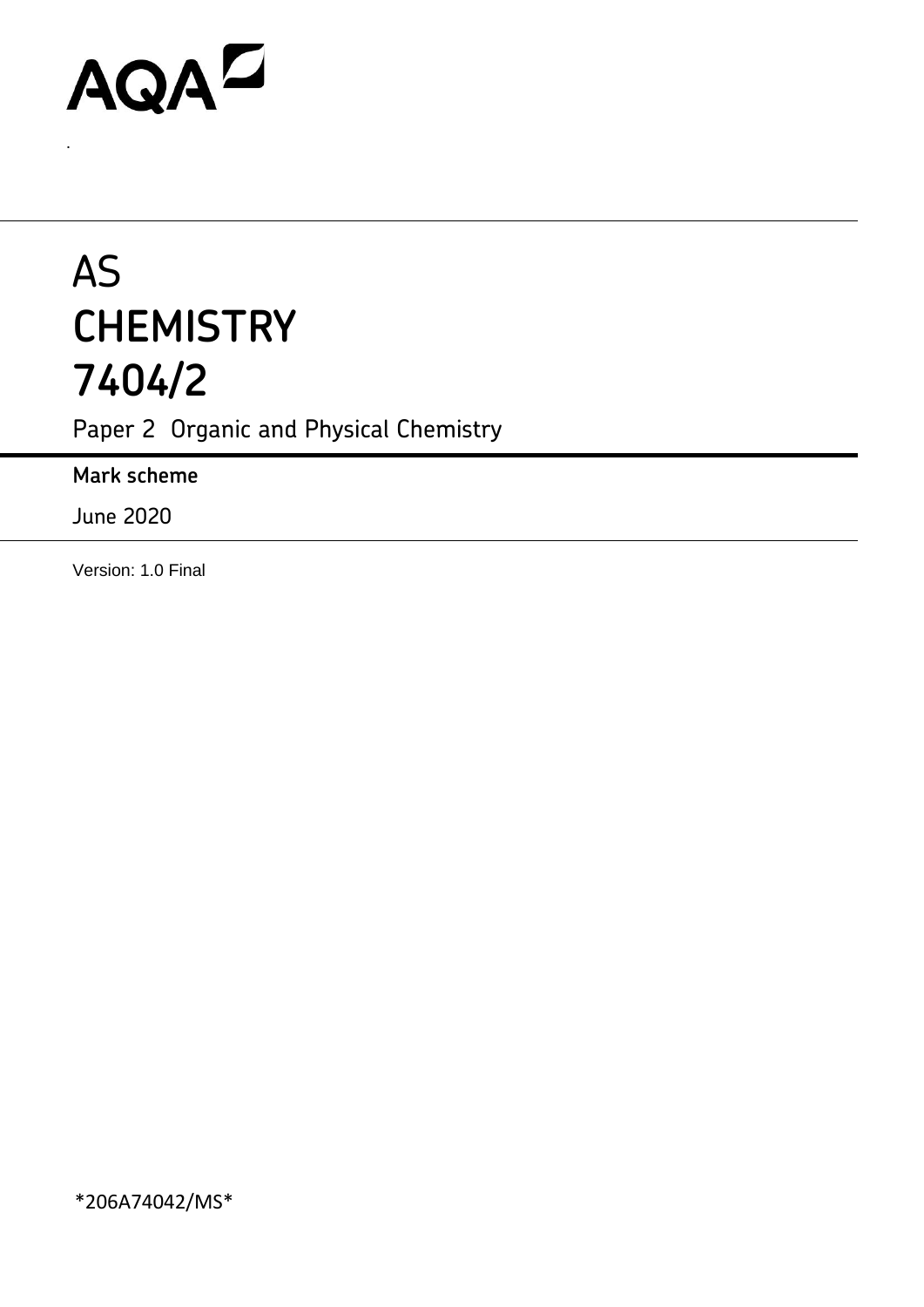Mark schemes are prepared by the Lead Assessment Writer and considered, together with the relevant questions, by a panel of subject teachers. This mark scheme includes any amendments made at the standardisation events which all associates participate in and is the scheme which was used by them in this examination. The standardisation process ensures that the mark scheme covers the students' responses to questions and that every associate understands and applies it in the same correct way. As preparation for standardisation each associate analyses a number of students' scripts. Alternative answers not already covered by the mark scheme are discussed and legislated for. If, after the standardisation process, associates encounter unusual answers which have not been raised they are required to refer these to the Lead Examiner.

It must be stressed that a mark scheme is a working document, in many cases further developed and expanded on the basis of students' reactions to a particular paper. Assumptions about future mark schemes on the basis of one year's document should be avoided; whilst the guiding principles of assessment remain constant, details will change, depending on the content of a particular examination paper.

Further copies of this mark scheme are available from aqa.org.uk

#### **Copyright information**

AQA retains the copyright on all its publications. However, registered schools/colleges for AQA are permitted to copy material from this booklet for their own internal use, with the following important exception: AQA cannot give permission to schools/colleges to photocopy any material that is acknowledged to a third party even for internal use within the centre.

Copyright © 2020 AQA and its licensors. All rights reserved.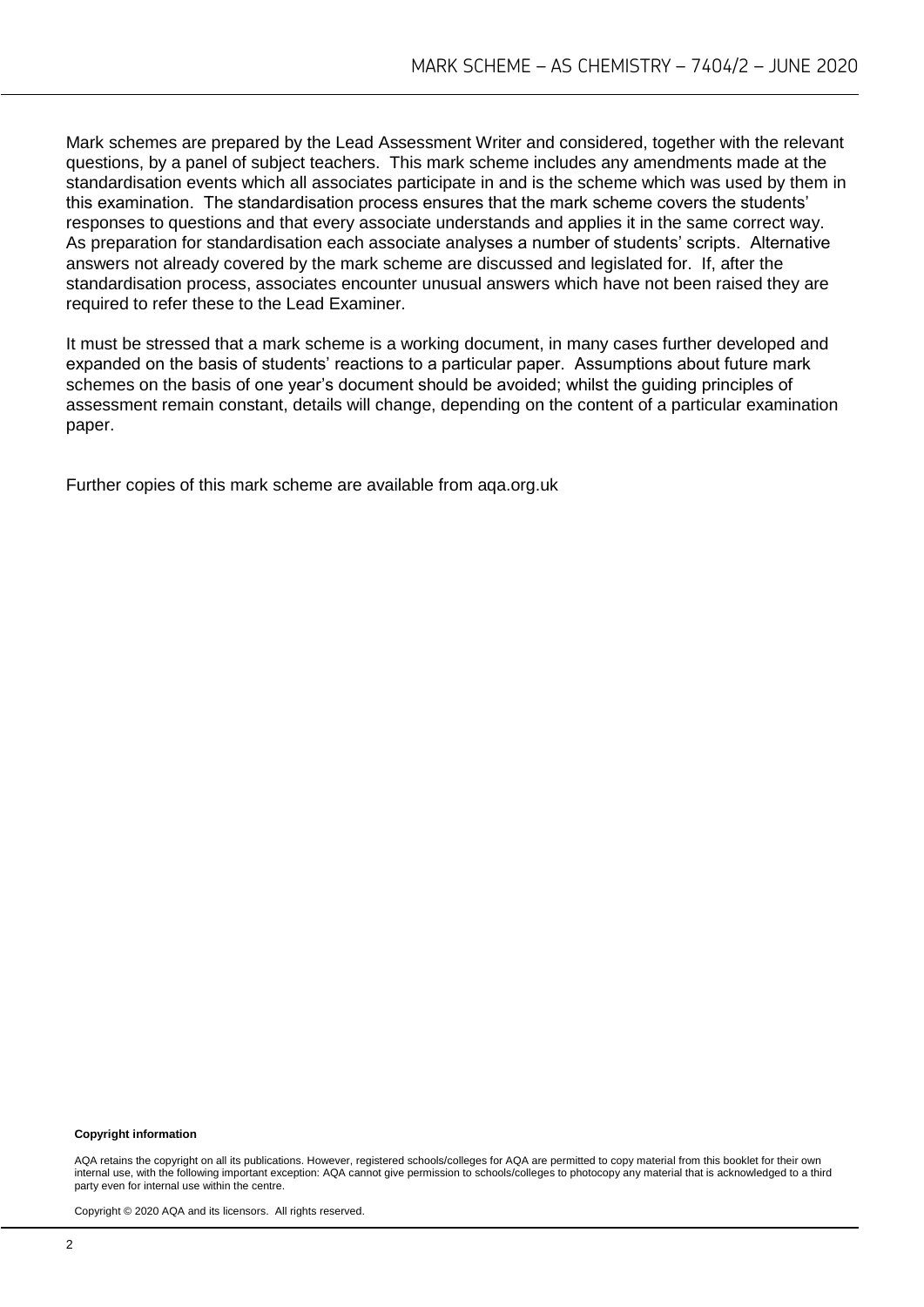### **AS and A-Level Chemistry Mark Scheme Instructions for Examiners**

#### **1. General**

The mark scheme for each question shows:

- the marks available for each part of the question
- the total marks available for the question
- the typical answer or answers which are expected
- extra information to help the examiner make his or her judgement and help to delineate what is acceptable or not worthy of credit or, in discursive answers, to give an overview of the area in which a mark or marks may be awarded.

The extra information in the 'Comments' column is aligned to the appropriate answer in the lefthand part of the mark scheme and should only be applied to that item in the mark scheme.

You should mark according to the contents of the mark scheme. If you are in any doubt about applying the mark scheme to a particular response, consult your Team Leader.

At the beginning of a part of a question a reminder may be given, for example: where consequential marking needs to be considered in a calculation; or the answer may be on the diagram or at a different place on the script.

In general the right-hand side of the mark scheme is there to provide those extra details which might confuse the main part of the mark scheme yet may be helpful in ensuring that marking is straightforward and consistent.

The use of M1, M2, M3 etc in the right-hand column refers to the marking points in the order in which they appear in the mark scheme. So, M1 refers to the first marking point, M2 the second marking point etc.

#### **2. Emboldening**

- **2.1** In a list of acceptable answers where more than one mark is available 'any **two** from' is used, with the number of marks emboldened. Each of the following bullet points is a potential mark.
- **2.2** A bold **and** is used to indicate that both parts of the answer are required to award the mark.
- **2.3** Alternative answers acceptable for a mark are indicated by the use of **OR**. Different terms in the mark scheme are shown by a / ; eg allow smooth / free movement.

#### **3. Marking points**

#### **3.1 Marking of lists**

This applies to questions requiring a set number of responses, but for which students have provided extra responses. The general 'List' principle to be followed in such a situation is that 'right  $+$  wrong = wrong'.

Each error / contradiction negates each correct response. So, if the number of error / contradictions equals or exceeds the number of marks available for the question, no marks can be awarded.

However, responses considered to be neutral (often prefaced by 'Ignore' in the mark scheme) are not penalised.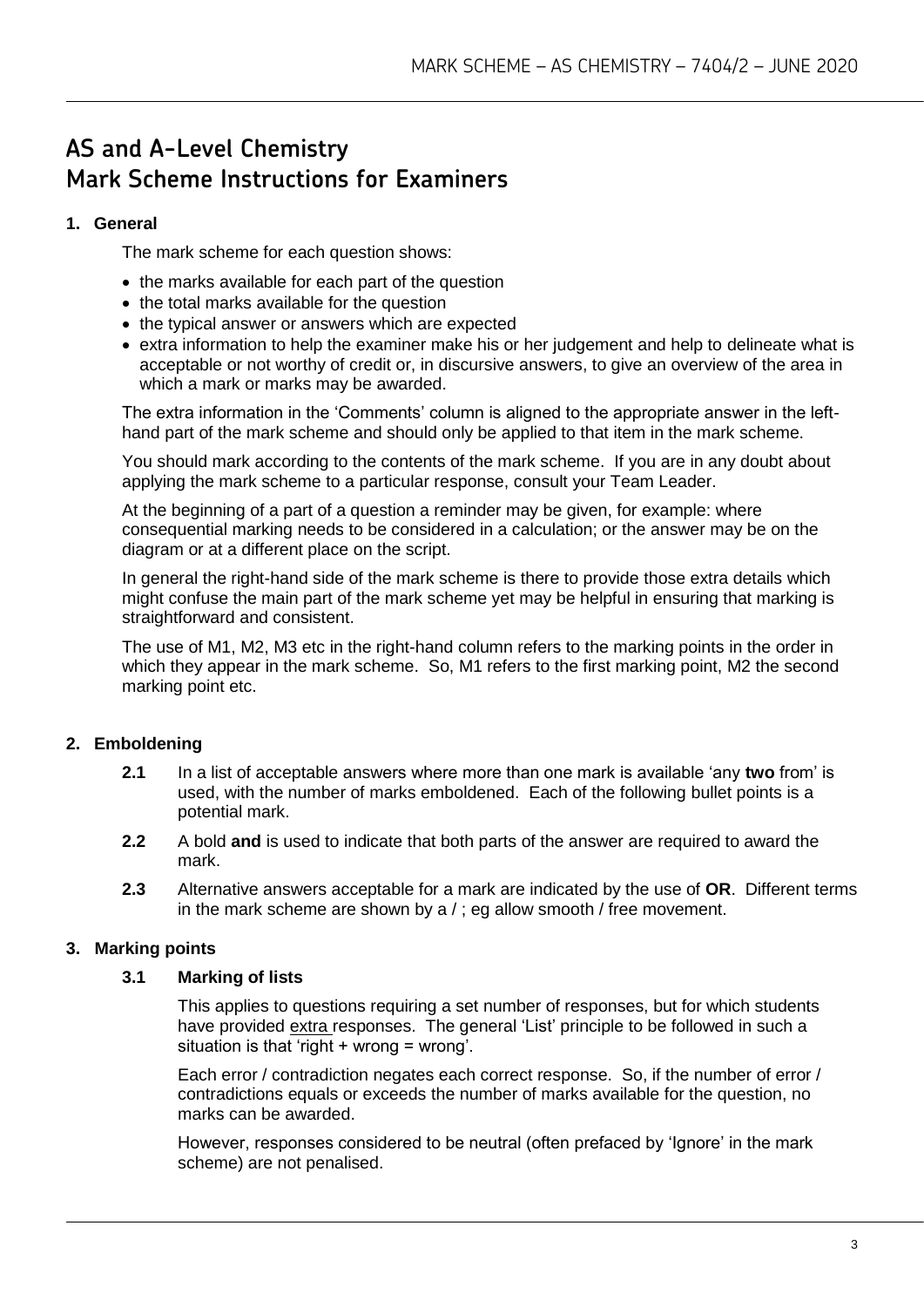| Correct<br>answers | Incorrect<br>answers (i.e.<br>incorrect rather<br>than neutral) | Mark $(2)$     | Comment                                                                                                           |
|--------------------|-----------------------------------------------------------------|----------------|-------------------------------------------------------------------------------------------------------------------|
| 1                  | 0                                                               | 1              |                                                                                                                   |
|                    | 1                                                               | 1              | They have not exceeded the maximum<br>number of responses so there is no<br>penalty.                              |
| 1                  | 2                                                               | 0              | They have exceeded the maximum number<br>of responses so the extra incorrect<br>response cancels the correct one. |
| $\overline{2}$     | 0                                                               | $\overline{2}$ |                                                                                                                   |
| $\overline{2}$     |                                                                 | 1              |                                                                                                                   |
| $\overline{2}$     | 2                                                               | 0              |                                                                                                                   |
| 3                  | 0                                                               | 2              | The maximum mark is 2                                                                                             |
| 3                  | 1                                                               | 1              | The incorrect response cancels out one of<br>the two correct responses that gained<br>credit.                     |
| 3                  | $\overline{2}$                                                  | 0              | Two incorrect responses cancel out the two<br>marks gained.                                                       |
| 3                  | 3                                                               | 0              |                                                                                                                   |

|  |  | For example, in a question requiring 2 answers for 2 marks: |  |  |
|--|--|-------------------------------------------------------------|--|--|
|  |  |                                                             |  |  |

#### **3.2 Marking procedure for calculations**

Full marks should be awarded for a correct numerical answer, without any working shown, unless the question states 'Show your working' or 'justify your answer'. In this case, the mark scheme will clearly indicate what is required to gain full credit.

If an answer to a calculation is incorrect and working is shown, process mark(s) can usually be gained by correct substitution / working and this is shown in the 'Comments' column or by each stage of a longer calculation.

#### **3.3 Errors carried forward, consequential marking and arithmetic errors**

Allowances for errors carried forward are most likely to be restricted to calculation questions and should be shown by the abbreviation ECF or consequential in the marking scheme.

An arithmetic error should be penalised for one mark only unless otherwise amplified in the marking scheme. Arithmetic errors may arise from a slip in a calculation or from an incorrect transfer of a numerical value from data given in a question.

#### **3.4 Equations**

In questions requiring students to write equations, state symbols are generally ignored unless otherwise stated in the 'Comments' column.

Examiners should also credit correct equations using multiples and fractions unless otherwise stated in the 'Comments' column.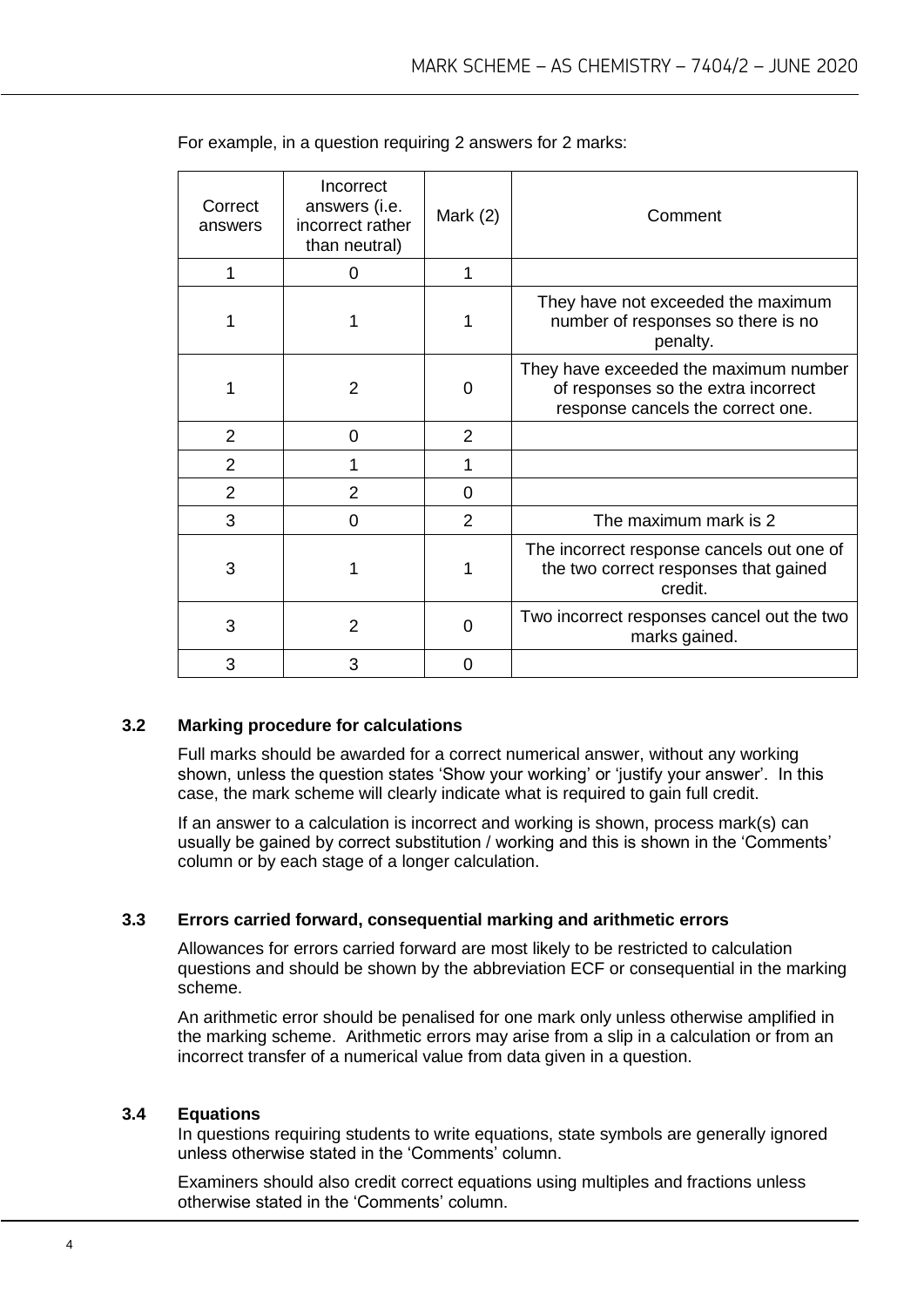#### **3.5 Oxidation states**

In general, the sign for an oxidation state will be assumed to be positive unless specifically shown to be negative.

#### **3.6 Interpretation of 'it'**

Answers using the word 'it' should be given credit only if it is clear that the 'it' refers to the correct subject.

#### **3.7 Phonetic spelling**

The phonetic spelling of correct scientific terminology should be credited **unless** there is a possible confusion with another technical term or if the question requires correct IUPAC nomenclature.

#### **3.8 Brackets**

(…..) are used to indicate information which is not essential for the mark to be awarded but is included to help the examiner identify the sense of the answer required.

#### **3.9 Ignore / Insufficient / Do not allow**

Ignore or insufficient is used when the information given is irrelevant to the question or not enough to gain the marking point. Any further correct amplification could gain the marking point.

Do **not** allow means that this is a wrong answer which, even if the correct answer is given, will still mean that the mark is not awarded.

#### **3.10 Marking crossed out work**

Crossed out work that **has not been** replaced should be marked as if it were not crossed out, if possible. Where crossed out work **has been** replaced, the replacement work and not the crossed out work should be marked.

#### **3.11 Reagents**

The command word "Identify", allows the student to choose to use **either** the name or the formula of a reagent in their answer. In some circumstances, the list principle may apply when both the name and the formula are used. Specific details will be given in mark schemes.

The guiding principle is that a reagent is a chemical which can be taken out of a bottle or container. Failure to identify complete reagents **will be penalised**, but follow-on marks (e.g. for a subsequent equation or observation) can be scored from an incorrect attempt (possibly an incomplete reagent) at the correct reagent. Specific details will be given in mark schemes.

For example, **no credit** would be given for

- the cyanide ion or CN<sup>-</sup> when the reagent should be potassium cyanide or KCN;
- the hydroxide ion or OH<sup>-</sup> when the reagent should be sodium hydroxide or NaOH;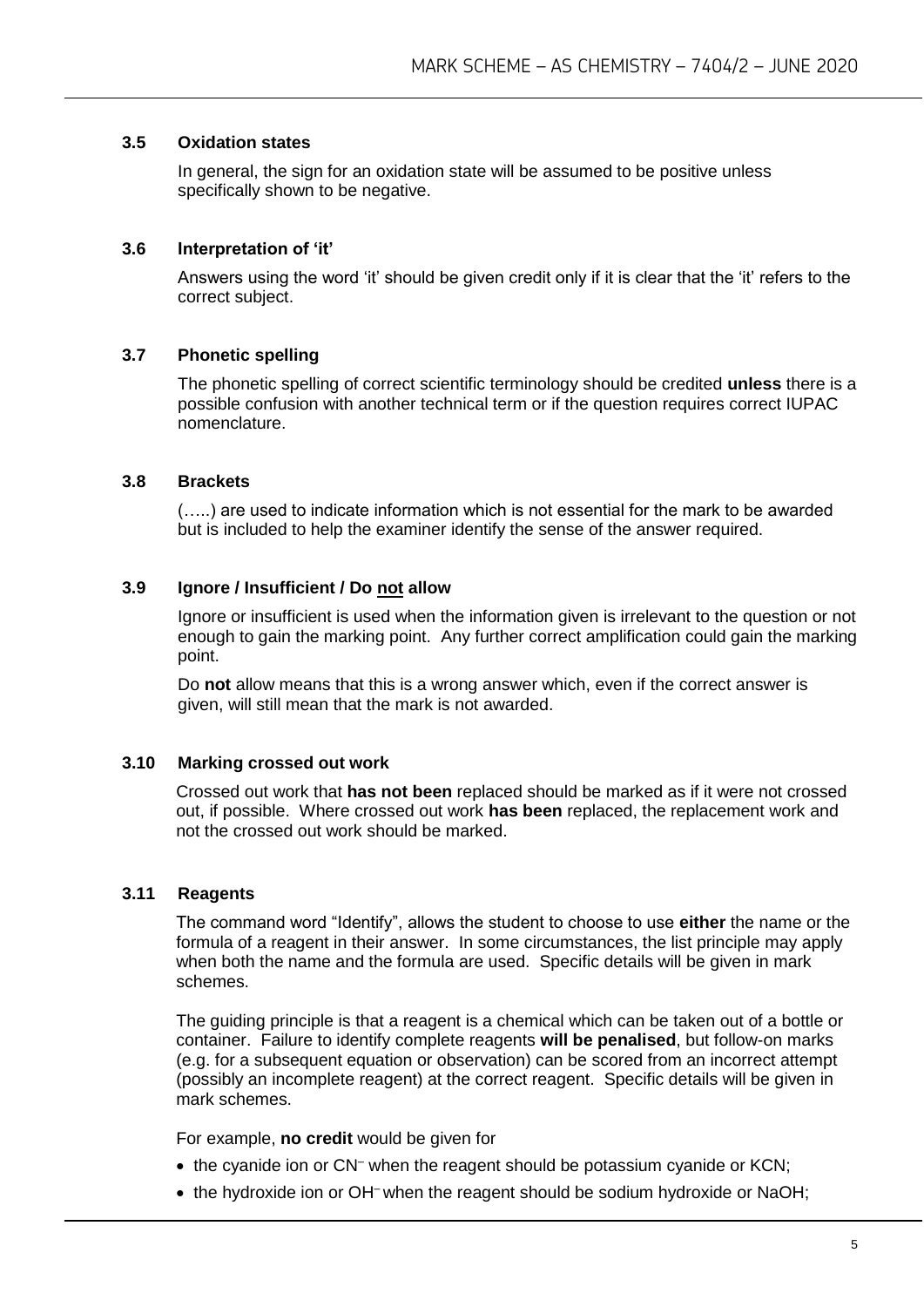• the Ag(NH<sub>3</sub>)<sub>2</sub><sup>+</sup> ion when the reagent should be Tollens' reagent (or ammoniacal silver nitrate). In this example, no credit is given for the ion, but credit could be given for a correct observation following on from the use of the ion. Specific details will be given in mark schemes.

In the event that a student provides, for example, **both** KCN and cyanide ion, it would be usual to ignore the reference to the cyanide ion (because this is not contradictory) and credit the KCN. Specific details will be given in mark schemes.

#### **3.12 Organic structures**

Where students are asked to draw organic structures, unless a specific type is required in the question and stated in the mark scheme, these may be given as displayed, structural or skeletal formulas or a combination of all three as long as the result is unambiguous.

In general

- Displayed formulae must show all of the bonds and all of the atoms in the molecule, but need not show correct bond angles.
- Skeletal formulae must show carbon atoms by an angle or suitable intersection in the skeleton chain. Functional groups must be shown and it is essential that all atoms other than C atoms are shown in these (except H atoms in the functional groups of aldehydes, secondary amines and N-substituted amides which do not need to be shown).
- Structures must not be ambiguous, eg 1-bromopropane should be shown as  $CH_3CH_2CH_2Br$  and not as the molecular formula  $C_3H_7Br$  which could also represent the isomeric 2-bromopropane.
- Bonds should be drawn correctly between the relevant atoms. This principle applies in all cases where the attached functional group contains a carbon atom, eg nitrile, carboxylic acid, aldehyde and acid chloride. The carbon-carbon bond should be clearly shown. Wrongly bonded atoms will be penalised **on every occasion**. (see the examples below)
- The same principle should also be applied to the structure of alcohols. For example, if students show the alcohol functional group as C ─ HO, they should be penalised **on every occasion**.
- Latitude should be given to the representation of C C bonds in alkyl groups, given that  $CH_3$ — is considered to be interchangeable with  $H_3C$ — even though the latter would be preferred.
- Similar latitude should be given to the representation of amines where NH<sub>2</sub>— C will be allowed, although H<sub>2</sub>N– C would be preferred.
- Poor presentation of vertical C ─ CH<sup>3</sup> bonds or vertical C ─ NH<sup>2</sup> bonds should **not** be penalised. For other functional groups, such as  $-$  OH and  $-$  CN, the limit of tolerance is the half-way position between the vertical bond and the relevant atoms in the attached group.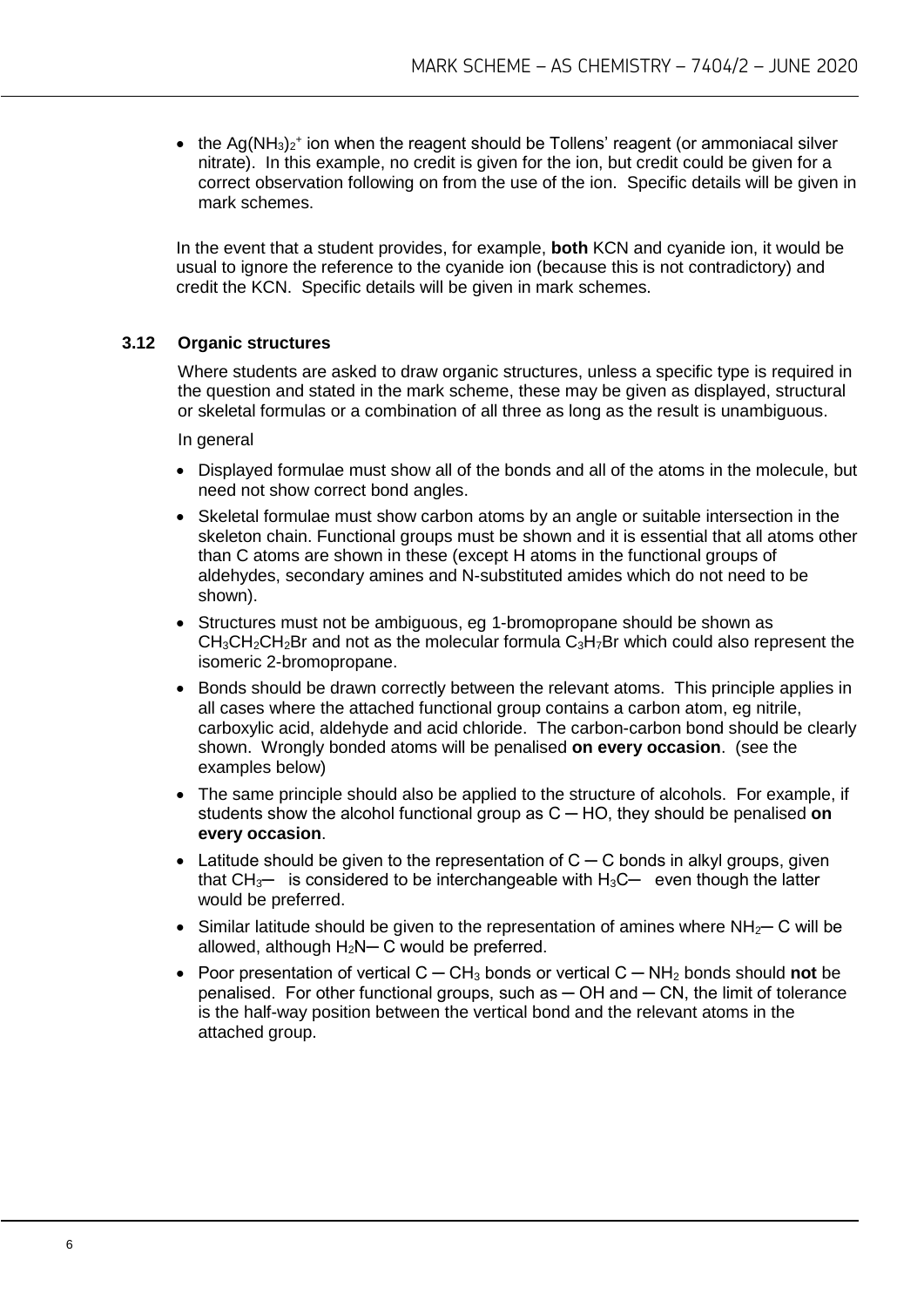

By way of illustration, the following would apply.

- Representation of CH<sup>2</sup> by C−H<sup>2</sup> will be penalised
- Some examples are given here of **structures** for specific compounds that should **not** gain credit (but, exceptions may be made in the context of balancing equations)

| CH <sub>3</sub> COH                                                                  | for               | ethanal                       |
|--------------------------------------------------------------------------------------|-------------------|-------------------------------|
| CH <sub>3</sub> CH <sub>2</sub> HO<br>OHCH <sub>2</sub> CH <sub>3</sub><br>$C_2H_6O$ | for<br>for<br>for | ethanol<br>ethanol<br>ethanol |
| CH <sub>2</sub> CH <sub>2</sub>                                                      | for               | ethene                        |
| CH <sub>2</sub> .CH <sub>2</sub>                                                     | for               | ethene                        |
| $CH2$ :CH <sub>2</sub>                                                               | for               | ethene                        |

• Each of the following **should gain credit** as alternatives to correct representations of the structures.

| $CH2 = CH2$    | for   | ethene, $H_2C = CH_2$                              |
|----------------|-------|----------------------------------------------------|
| $CH_3CHOHCH_3$ | tor – | propan-2-ol, CH <sub>3</sub> CH(OH)CH <sub>3</sub> |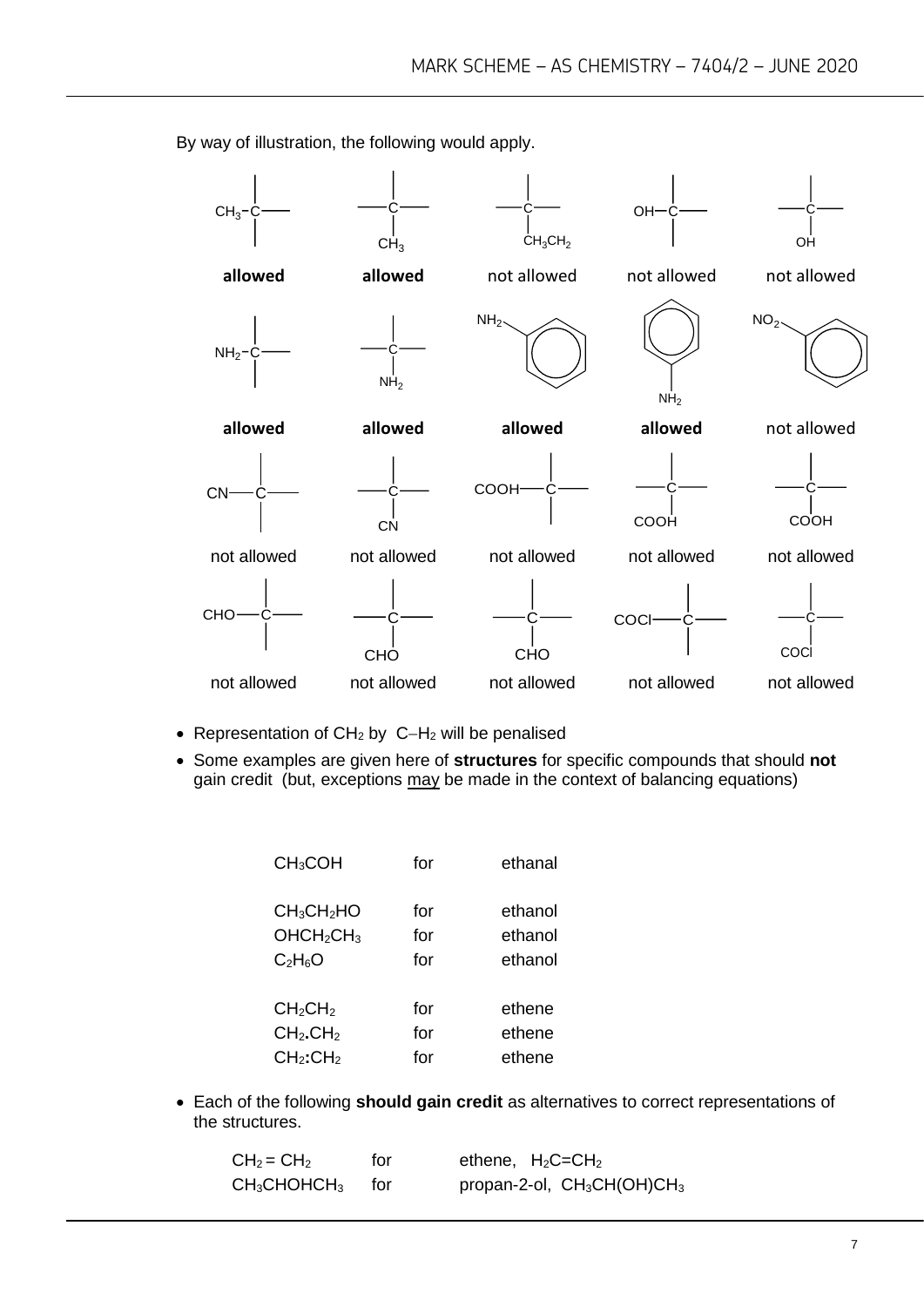- In most cases, the use of "sticks" to represent C ─ H bonds in a structure should **not** be penalised. The exceptions to this when "sticks" will be penalised include
	- structures in mechanisms where the C ─ H bond is essential (e.g. elimination reactions in halogenoalkanes and alcohols)
	- when a displayed formula is required
	- when a skeletal structure is required or has been drawn by the candidate

#### **3.13 Organic names**

As a general principle, non-IUPAC names or incorrect spelling or incomplete names should **not** gain credit. Some illustrations are given here.

Unnecessary but not wrong numbers will **not** be penalised such as the number '2' in 2 methylpropane or the number '1' in 2-chlorobutan-1-oic acid.

| but-2-ol                | should be butan-2-ol                                        |
|-------------------------|-------------------------------------------------------------|
| 2-hydroxybutane         | should be butan-2-ol                                        |
| butane-2-ol             | should be butan-2-ol                                        |
| 2-butanol               | should be butan-2-ol                                        |
| ethan-1,2-diol          | should be ethane-1,2-diol                                   |
| 2-methpropan-2-ol       | should be 2-methylpropan-2-ol                               |
| 2-methylbutan-3-ol      | should be 3-methylbutan-2-ol                                |
| 3-methylpentan          | should be 3-methylpentane                                   |
| 3-mythylpentane         | should be 3-methylpentane                                   |
| 3-methypentane          | should be 3-methylpentane                                   |
| propanitrile            | should be propanenitrile                                    |
| aminethane              | should be ethylamine (although aminoethane can gain credit) |
| 2-methyl-3-bromobutane  | should be 2-bromo-3-methylbutane                            |
| 3-bromo-2-methylbutane  | should be 2-bromo-3-methylbutane                            |
| 3-methyl-2-bromobutane  | should be 2-bromo-3-methylbutane                            |
| 2-methylbut-3-ene       | should be 3-methylbut-1-ene                                 |
| difluorodichloromethane | should be dichlorodifluoromethane                           |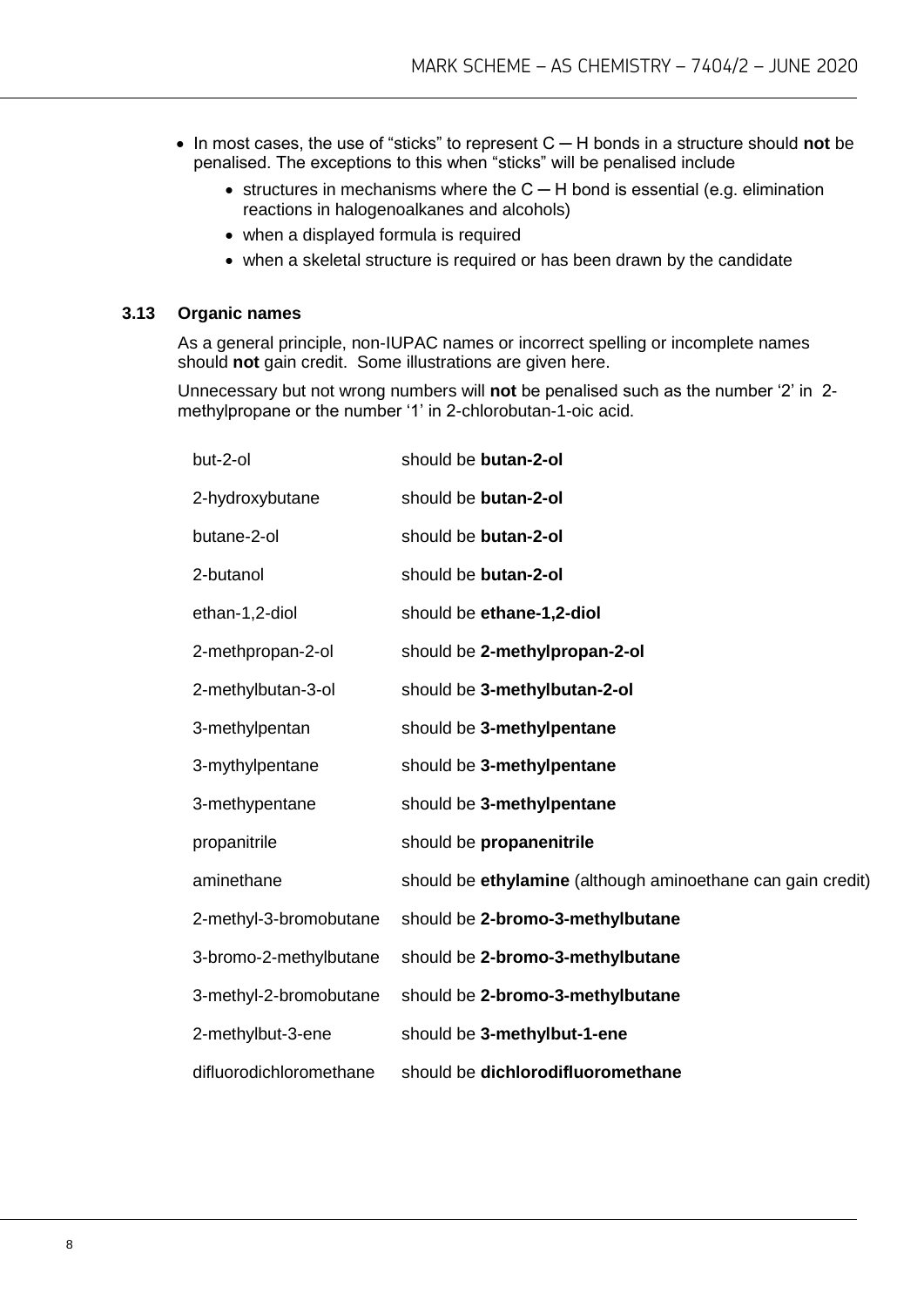#### **3.14 Organic reaction mechanisms**

Curly arrows should originate either from a lone pair of electrons or from a bond.

**The following representations** should not gain credit **and will be penalised each time**  within a clip.



For example, the following would score zero marks



When the curly arrow is showing the formation of a bond to an atom, the arrow can go directly to the relevant atom, alongside the relevant atom or **more than half-way** towards the relevant atom.

In free-radical substitution

- the absence of a radical dot should be penalised **once only** within a clip.
- the use of half-headed arrows is not required, but the use of double-headed arrows or the incorrect use of half-headed arrows in free-radical mechanisms should be penalised **once only** within a clip

The correct use of skeletal formulae in mechanisms is acceptable, but where a C-H bond breaks, both the bond and the H must be drawn to gain credit.

#### **3.15 Extended responses**

#### **For questions marked using a 'Levels of Response' mark scheme:**

Level of response mark schemes are broken down into three levels, each of which has a descriptor. Each descriptor contains two statements. The first statement is the Chemistry content statement and the second statement is the communication statement.

#### **Determining a level**

Start at the lowest level of the mark scheme and use it as a ladder to see whether the answer meets the Chemistry content descriptor for that level. The descriptor for the level indicates the qualities that might be seen in the student's answer for that level. If it meets the lowest level, then go to the next one and decide if it meets this level, and so on, until you have a match between the level descriptor and the answer.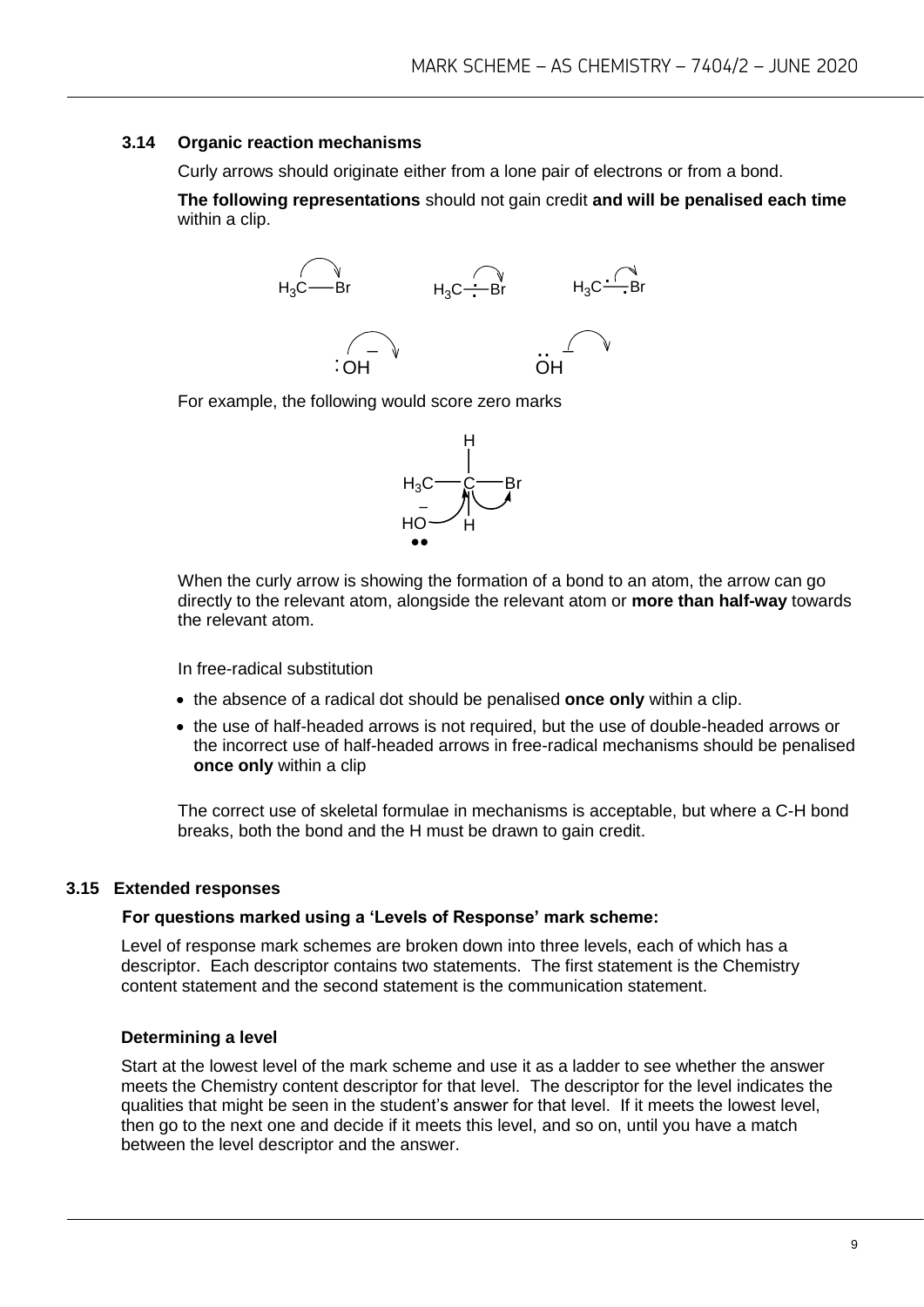When assigning a level you should look at the overall quality of the answer and not look to pick holes in small and specific parts of the answer where the student has not performed quite as well as the rest. If the answer covers different aspects of different levels of the mark scheme you should use a best fit approach for defining the level.

Once the level has been decided, the mark within the level is determined by the communication statement:

- If the answer completely matches the communication descriptor, award the higher mark within the level.
- If the answer does not completely match the communication descriptor, award the lower mark within the level.

The exemplar materials used during standardisation will help you to determine the appropriate level. There will be an exemplar in the standardising materials which will correspond with each level of the mark scheme and for each mark within each level. This answer will have been awarded a mark by the Lead Examiner. You can compare the student's answer with the exemplar to determine if it is the same standard, better or worse than the example. You can then use this to allocate a mark for the answer based on the Lead Examiner's mark on the exemplar.

You may well need to read back through the answer as you apply the mark scheme to clarify points and assure yourself that the level and the mark are appropriate.

Indicative content in the mark scheme is provided as a guide for examiners. It is not intended to be exhaustive and you must credit other chemically valid points. Students may not have to cover all of the points mentioned in the indicative content to reach the highest level of the mark scheme. The mark scheme will state how much chemical content is required for the highest level.

An answer which contains nothing of relevance to the question must be awarded no marks.

#### **For other extended response answers:**

Where a mark scheme includes linkage words (such as 'therefore', 'so', 'because' etc), these are optional. However, a student's marks for the question may be limited if they do not demonstrate the ability to construct and develop a sustained line of reasoning which is coherent, relevant, substantiated and logically structured. In particular answers in the form of bullet pointed lists may not be awarded full marks if there is no indication of logical flow between each point or if points are in an illogical order.

The mark schemes for some questions state that the maximum mark available for an extended response answer is limited if the answer is not coherent, relevant, substantiated and logically structured. During the standardisation process, the Lead Examiner will provide marked exemplar material to demonstrate answers which have not met these criteria. You should use these exemplars as a comparison when marking student answers.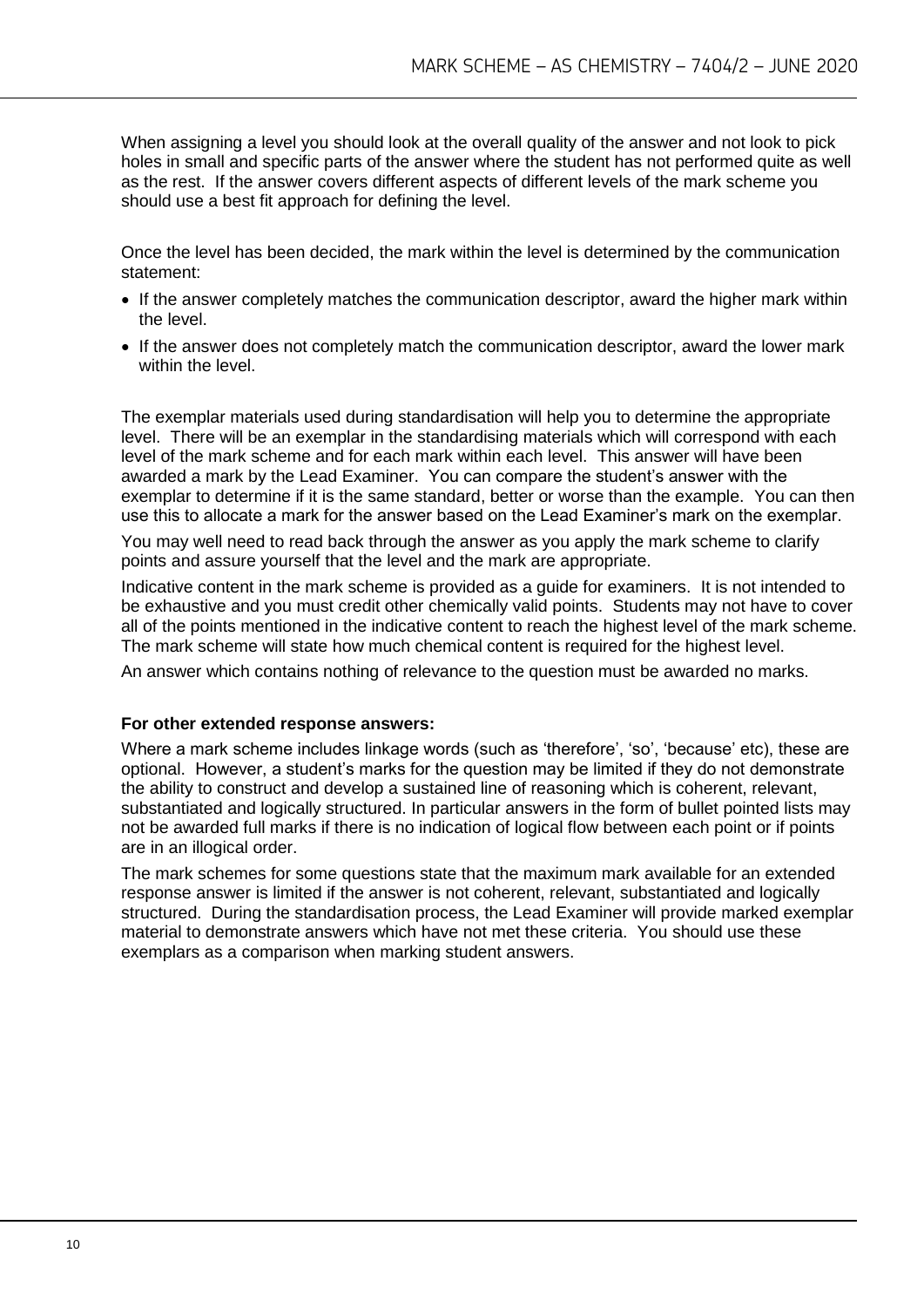| <b>Question</b> | <b>Marking guidance</b>                                                                                                                                                                                                                  | <b>Additional Comments/Guidelines</b>                                                                                                                                                                                                                                                                                                                                                                                                        | <b>Mark</b> |
|-----------------|------------------------------------------------------------------------------------------------------------------------------------------------------------------------------------------------------------------------------------------|----------------------------------------------------------------------------------------------------------------------------------------------------------------------------------------------------------------------------------------------------------------------------------------------------------------------------------------------------------------------------------------------------------------------------------------------|-------------|
| 01.1            | The enthalpy / heat energy change when 1 mol (of a<br>M1<br>substance / compound / product) is formed from its<br>(constituent) elements<br>M <sub>2</sub><br>with (all) reactants and products / all substances in<br>standard states   | M1<br>energy change is not sufficient – must refer<br>to enthalpy change or heat energy change<br>M <sub>2</sub><br>or with (all) reactants and products /<br>substances in normal states under standard<br>conditions / 100 kPa and any specified<br>temperature (usually 298 K)<br>Ignore reference to 1 atmosphere<br>If enthalpy of combustion given rather than<br>formation, then mark M1 and M2 independently,<br>and M2 could score. |             |
| 01.2            | <b>M1</b><br>$\Delta H$ = [sum $\Delta_f H$ products] – [sum $\Delta_f H$ reactants]<br>or $-114 = [3(-130) - 972] - [3X - 339]$<br>or $3X = 3(-130) - 972 + 339 + 114$<br>M2<br>$3X = -909$<br>M3<br>$X = -303$ (kJ mol <sup>-1</sup> ) | -303 scores 3 marks (+303 scores 2 marks)<br>-909 scores 2 marks (+909 scores 1 mark)<br>ignore units<br>M2<br>No ECF from M1 (except +909 or arithmetic<br>error)<br>M3<br>ECF from M2, ie M3 $\div$ 3                                                                                                                                                                                                                                      |             |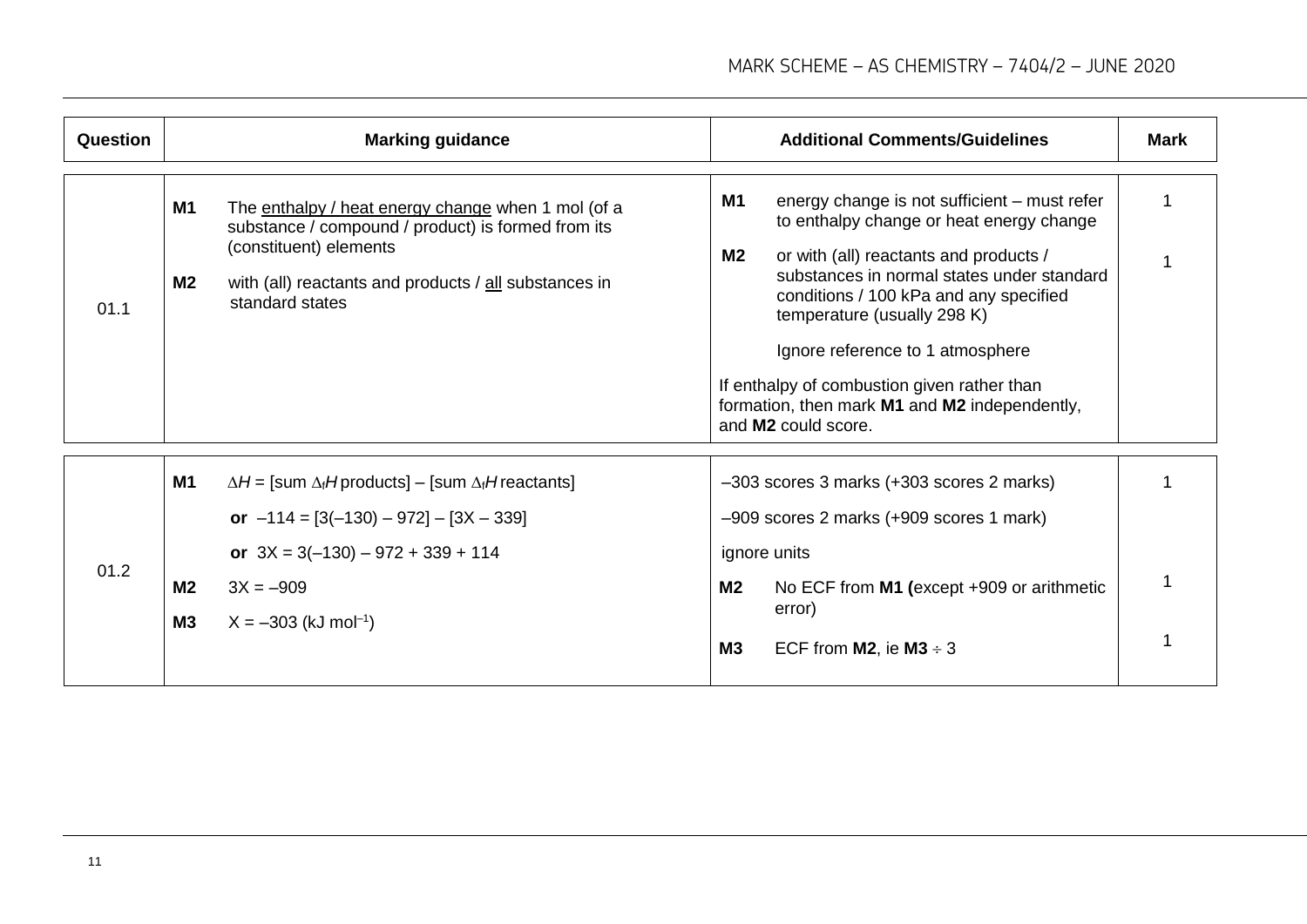| 01.3 | <b>M1</b><br>provides energy to break (covalent) bond in chlorine / Cl <sub>2</sub> or<br>to form chlorine free radicals<br>M <sub>2</sub><br>$CH_3CH_2CH_3 + \cdot Cl \rightarrow \cdot CH_2CH_2CH_3 + HCl$<br>M3<br>• $CH_2CH_2CH_3 + Cl_2 \rightarrow CICH_2CH_2CH_3 + \cdot Cl$ | $M2$ and $M3$ :<br>• must show structure of $\bullet$ CH <sub>2</sub> CH <sub>2</sub> CH <sub>3</sub> in at least<br>one of the equations to score both marks (dot<br>must be on or around the end $CH2$ group), but<br>only penalise • C <sub>3</sub> H <sub>7</sub> once across both equations<br>if both equations otherwise correct<br>• on this occasion, molecular formula of propane<br>can be allowed for M2<br>• on this occasion, molecular formula of<br>1-chloropropane can be allowed for M3<br>• penalise absence of radical dots once<br>• allow equations in either order |  |
|------|-------------------------------------------------------------------------------------------------------------------------------------------------------------------------------------------------------------------------------------------------------------------------------------|-------------------------------------------------------------------------------------------------------------------------------------------------------------------------------------------------------------------------------------------------------------------------------------------------------------------------------------------------------------------------------------------------------------------------------------------------------------------------------------------------------------------------------------------------------------------------------------------|--|
| 01.4 | the ability/power of atom<br>to attract/withdraw the 2/pair of electrons in a covalent bond                                                                                                                                                                                         | allow nucleus in place of atom                                                                                                                                                                                                                                                                                                                                                                                                                                                                                                                                                            |  |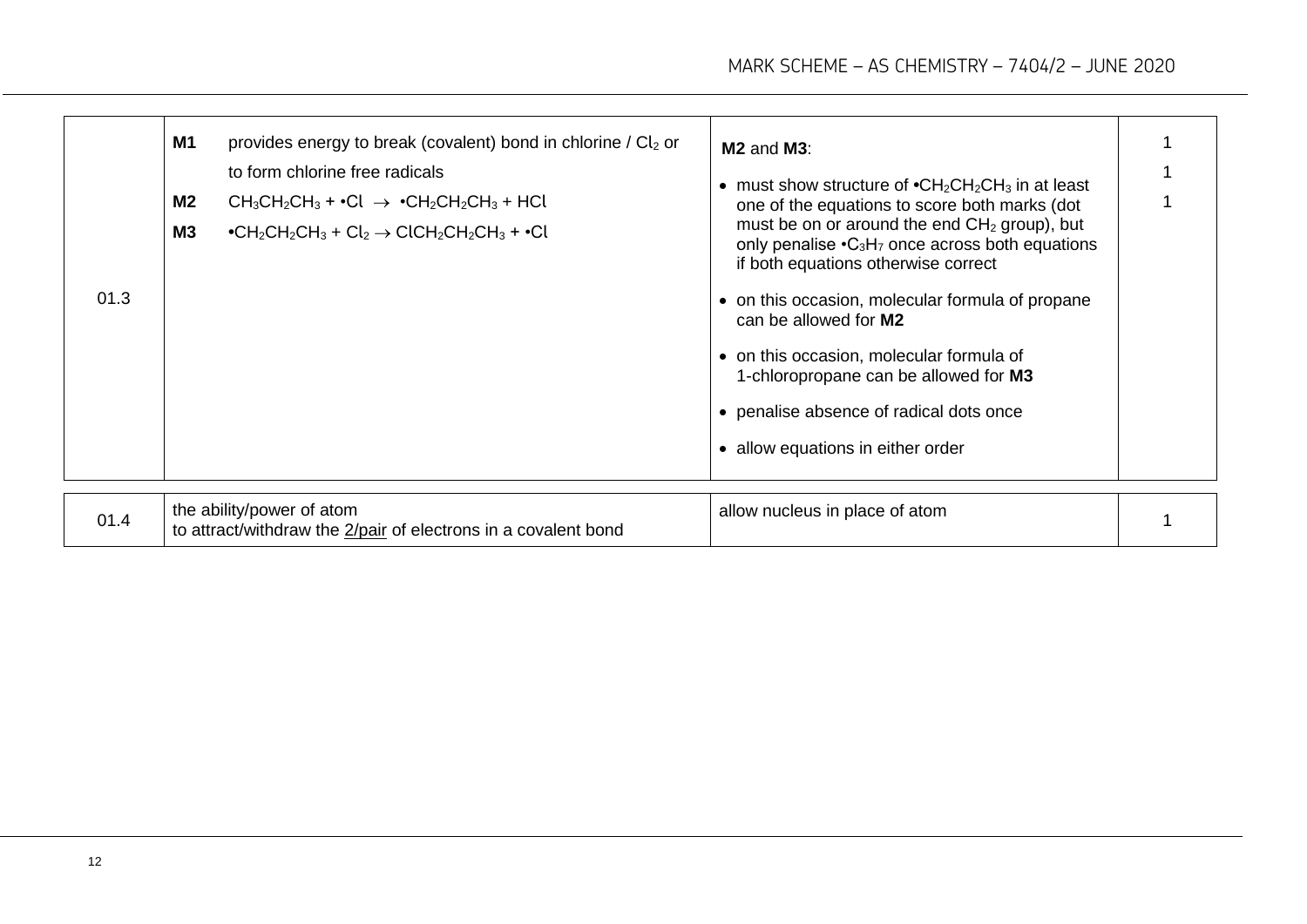|      | <b>M1</b><br>nucleophilic substitution                                                                                             | For the mechanism                                                                                                                                                                                                                                                                |  |
|------|------------------------------------------------------------------------------------------------------------------------------------|----------------------------------------------------------------------------------------------------------------------------------------------------------------------------------------------------------------------------------------------------------------------------------|--|
|      | <b>M4 Structure</b>                                                                                                                | Penalise M2 if negative charge on ammonia<br>Penalise M3 for formal charge on C and/or Cl of<br>C-Cl or incorrect partial charges on C-Cl; ignore<br>other partial charges on uncharged atoms<br>penalise M3 for any additional arrow(s) to/from the<br>Cl to/from anything else |  |
| 01.5 |                                                                                                                                    | the second molecule of $NH3$ is not essential for M5,                                                                                                                                                                                                                            |  |
|      | M <sub>2</sub><br>curly arrow from lone pair on N of $NH3$ to the correct C atom                                                   | but penalise M5 if used incorrectly (but only<br>penalise once in M2 and M5 for negative charge                                                                                                                                                                                  |  |
|      | M3<br>must show the movement of a pair of electrons from the C-CL                                                                  | on ammonia)                                                                                                                                                                                                                                                                      |  |
|      | bond to the Cl atom; mark M3 independently provided it is<br>from their original molecule                                          | <b>SN1</b> mechanism alternative (loss of CI first<br>followed by attack by $NH3)$ :                                                                                                                                                                                             |  |
|      | M4<br>is for the structure of the alkylammonium ion, which could be a<br>condensed formula; a positive charge must be shown on, or | M2<br>curly arrow from C-CI bond to the CI                                                                                                                                                                                                                                       |  |
|      | close to, the N atom                                                                                                               | <b>M3</b><br>curly arrow from lone pair of $NH3$ to correct<br>C on the correct carbocation                                                                                                                                                                                      |  |
|      | is for an arrow from the N-H bond to the N atom<br>M <sub>5</sub>                                                                  |                                                                                                                                                                                                                                                                                  |  |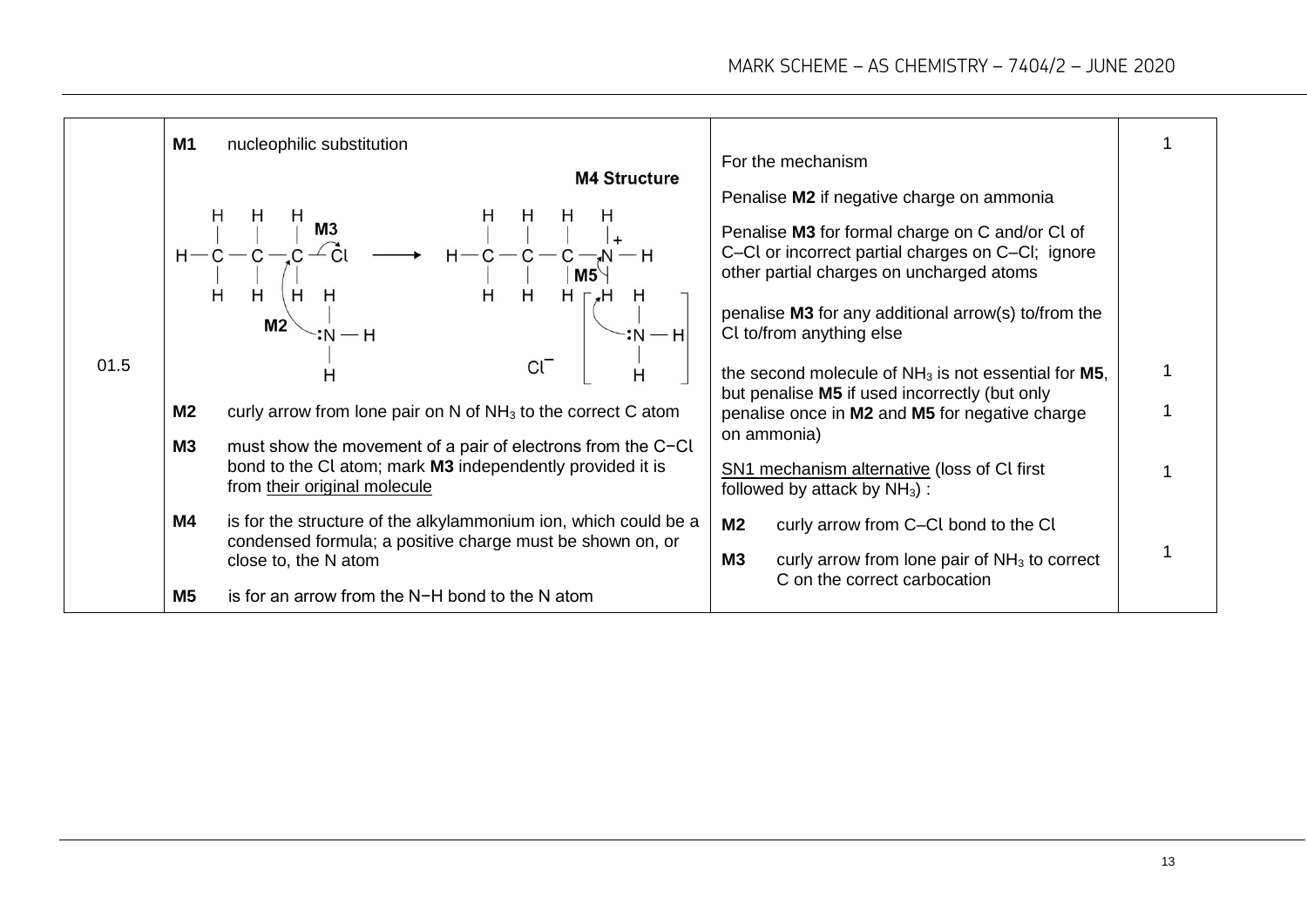| <b>Question</b> | <b>Marking guidance</b>                                                                                                                                                                                                                                                                                                                                             | <b>Additional Comments/Guidelines</b>                                                                                                                                                                                                                                                                                                                                                                                                                                                                                                                                                      | <b>Mark</b>    |
|-----------------|---------------------------------------------------------------------------------------------------------------------------------------------------------------------------------------------------------------------------------------------------------------------------------------------------------------------------------------------------------------------|--------------------------------------------------------------------------------------------------------------------------------------------------------------------------------------------------------------------------------------------------------------------------------------------------------------------------------------------------------------------------------------------------------------------------------------------------------------------------------------------------------------------------------------------------------------------------------------------|----------------|
| 02.1            | Idea that it is hard to judge to the nearest 0.01 second or<br>Idea that it is hard to judge the exact moment (that it becomes too<br>cloudy / the cross disappears) or<br>the idea of reaction time                                                                                                                                                                | Ignore ideas relating to accuracy (unless qualified)                                                                                                                                                                                                                                                                                                                                                                                                                                                                                                                                       |                |
| 02.2            | 0.083(3)                                                                                                                                                                                                                                                                                                                                                            |                                                                                                                                                                                                                                                                                                                                                                                                                                                                                                                                                                                            | 1              |
| 02.3            | points plotted correctly (allow $\pm 1/2$ small square for each)<br>M1<br>M <sub>2</sub><br>suitable best fit curve that misses point at 49°C and passes<br>within one small square of the other five points<br>0.090<br>0.080<br>0.070<br>0.060<br>0.050<br>$\frac{1}{4}$ / s <sup>-1</sup><br>0.040<br>0.030<br>0.020<br>0.010<br>50<br>10<br>20<br>Temperature / | If any points plotted incorrectly: best fit line based<br>on their plotted points which may need to be more<br>than one square away from some points<br>If no value calculated in 2.2, then M1 and M2<br>based on the other points (except the fifth<br>anomalous point). A straight line may be allowed<br>for M2 for the first four points.<br>If incorrect value calculated in 2.2: M1 based on all<br>values being plotted correctly; M2 based on<br>suitable best fit line for the plotted points (except<br>the fifth anomalous point).<br>Penalise M2 if best fit line goes to 0,0. | $\overline{2}$ |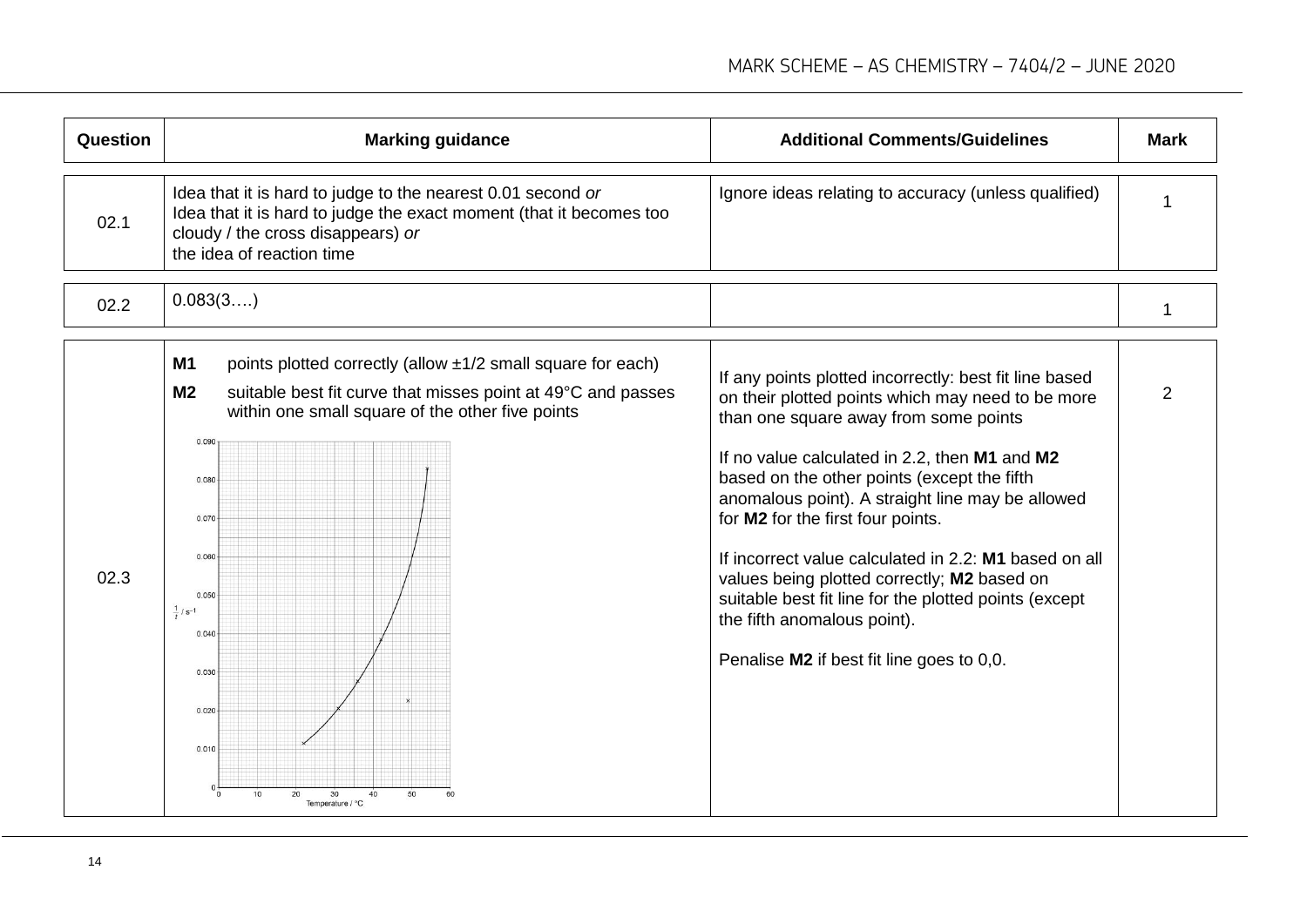| 02.4 | value from their best fit line at 40°C                                                                 | eg $\frac{1}{0.0345}$ = 29 (s)<br>Ignore units                                                                           |  |
|------|--------------------------------------------------------------------------------------------------------|--------------------------------------------------------------------------------------------------------------------------|--|
| 02.5 | as it forms a toxic gas or<br>$SO2$ is toxic/poisonous or<br>to limit amount of SO <sub>2</sub> formed | Ignore reference to SO <sub>2</sub> being harmful<br>Ignore reference to acid rain / pollutant                           |  |
| 02.6 | reaction would take too long / too slow / take a long time / very slow                                 | Ignore reaction may not occur<br>Allow idea that it makes judging the moment when<br>the cross disappears more difficult |  |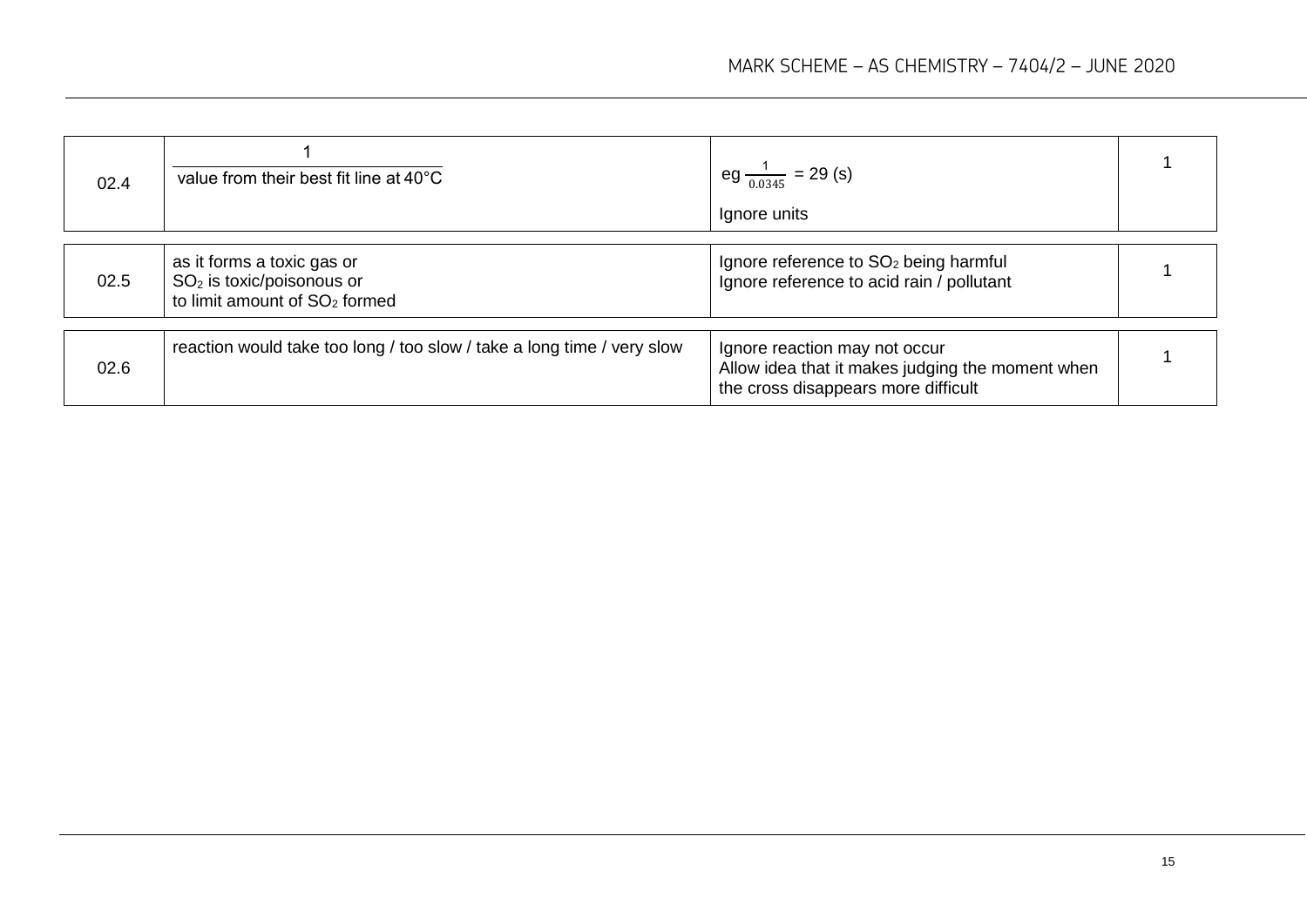| Question | <b>Marking guidance</b>                                                                                                                                                                                                                                                                                                                                                                                                                                                                                                                                                                                                                                                           | <b>Additional Comments/Guidelines</b>                                                                                                                                                                                                                                                                                                                             | <b>Mark</b> |
|----------|-----------------------------------------------------------------------------------------------------------------------------------------------------------------------------------------------------------------------------------------------------------------------------------------------------------------------------------------------------------------------------------------------------------------------------------------------------------------------------------------------------------------------------------------------------------------------------------------------------------------------------------------------------------------------------------|-------------------------------------------------------------------------------------------------------------------------------------------------------------------------------------------------------------------------------------------------------------------------------------------------------------------------------------------------------------------|-------------|
| 03       | Percentage yield<br>reactant moles = $\frac{1.00}{116.0}$ (= 0.00862)<br><b>M1</b><br>product moles = $\frac{0.552}{72.0}$ (= 0.00767)<br>M <sub>2</sub><br>% yield = $\left(\frac{0.00767}{0.00862} x 100\right)$ = 88.9(3) or 89%<br>M3<br>M4<br>idea of getting as much product as possible in the reaction /<br>idea of efficient conversion of reactants to products<br>Atom economy<br>$\left(\frac{72.0}{74.0+34.0} \times 100\right) = \left(\frac{72.0}{108.0} \times 100\right) = 66.7\%$<br>M <sub>5</sub><br>M <sub>6</sub><br>idea of maximising the mass of reactants / atoms that ends up<br>in desired product or<br>idea of minimising the amount of by-products | Correct M3 scores M1-3<br>Numerical answers to at least 2sf<br>Allow ECF in M1-M3<br><b>Alternative for M2/3</b><br>M2<br>expected mass of product = $0.00862 \times 72.0$<br>$( = 0.621$ g)<br><b>M3</b> % yield = $\left(\frac{0.552}{0.621} \times 100\right)$ = 88.9(3) or 89%<br><b>Alternative for M5:</b> $\left(\frac{72.0}{72.0+36.0} \times 100\right)$ |             |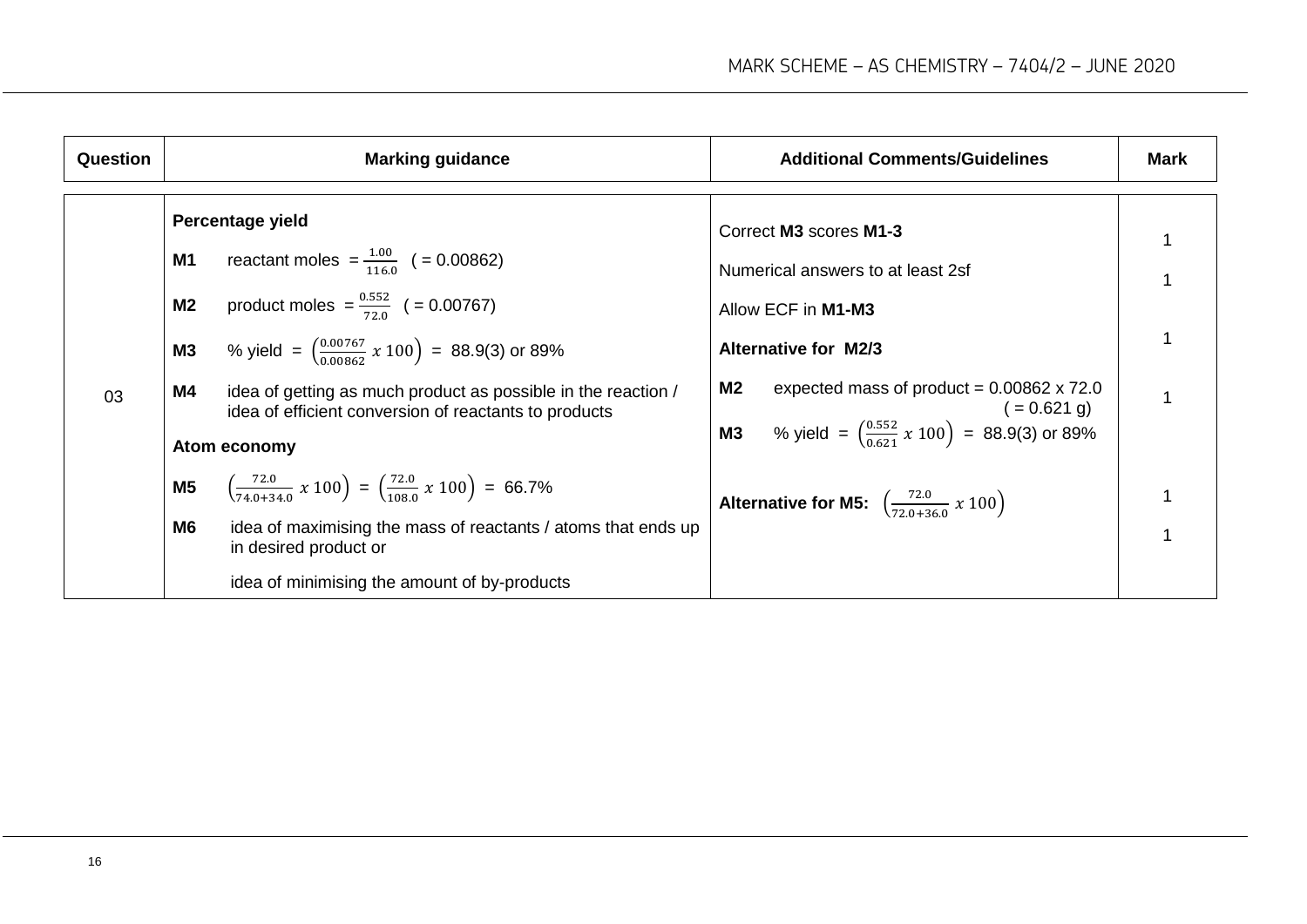| <b>Question</b> | <b>Marking guidance</b>                                                                                                                                                                 | <b>Additional Comments/Guidelines</b>                                                                                                                                                                                                                                                                                                                     | Mark |
|-----------------|-----------------------------------------------------------------------------------------------------------------------------------------------------------------------------------------|-----------------------------------------------------------------------------------------------------------------------------------------------------------------------------------------------------------------------------------------------------------------------------------------------------------------------------------------------------------|------|
| 04.1            | <b>M1</b><br>idea that pentan-2-ol has stronger intermolecular forces<br><b>M2</b><br>pent-1-ene has van der Waals' forces (only)<br><b>M3</b><br>pentan-2-ol (also) has hydrogen bonds | <b>M1</b><br>idea that hydrogen bonds are stronger than van<br>der Waals' forces<br>Penalise M1 for any reference to idea of breaking<br>covalent bonds<br>M <sub>2</sub><br>allow London forces or temporary/induced dipole<br>forces or vdW forces for van der Waals' forces<br><b>M3</b><br>Ignore reference to dipole-dipole forces in<br>pentan-2-ol |      |
| 04.2            | <b>M1</b><br>reagent = conc sulfuric acid or conc phosphoric acid<br>M <sub>2</sub><br>condition = hot / temperature in range $150-200^{\circ}$ (C)                                     | penalise incorrect name or formula (even if both<br>M1<br>name and formula are given)<br>M <sub>2</sub><br>allow high temperature<br>M <sub>2</sub><br>reagent must indicate an acid in some way in<br>order for M2 to be awarded<br>allow 1 mark if $H_2SO_4/H_3PO_4$ given as reagent<br>M1/2<br>and conc(entrated) given as condition                  |      |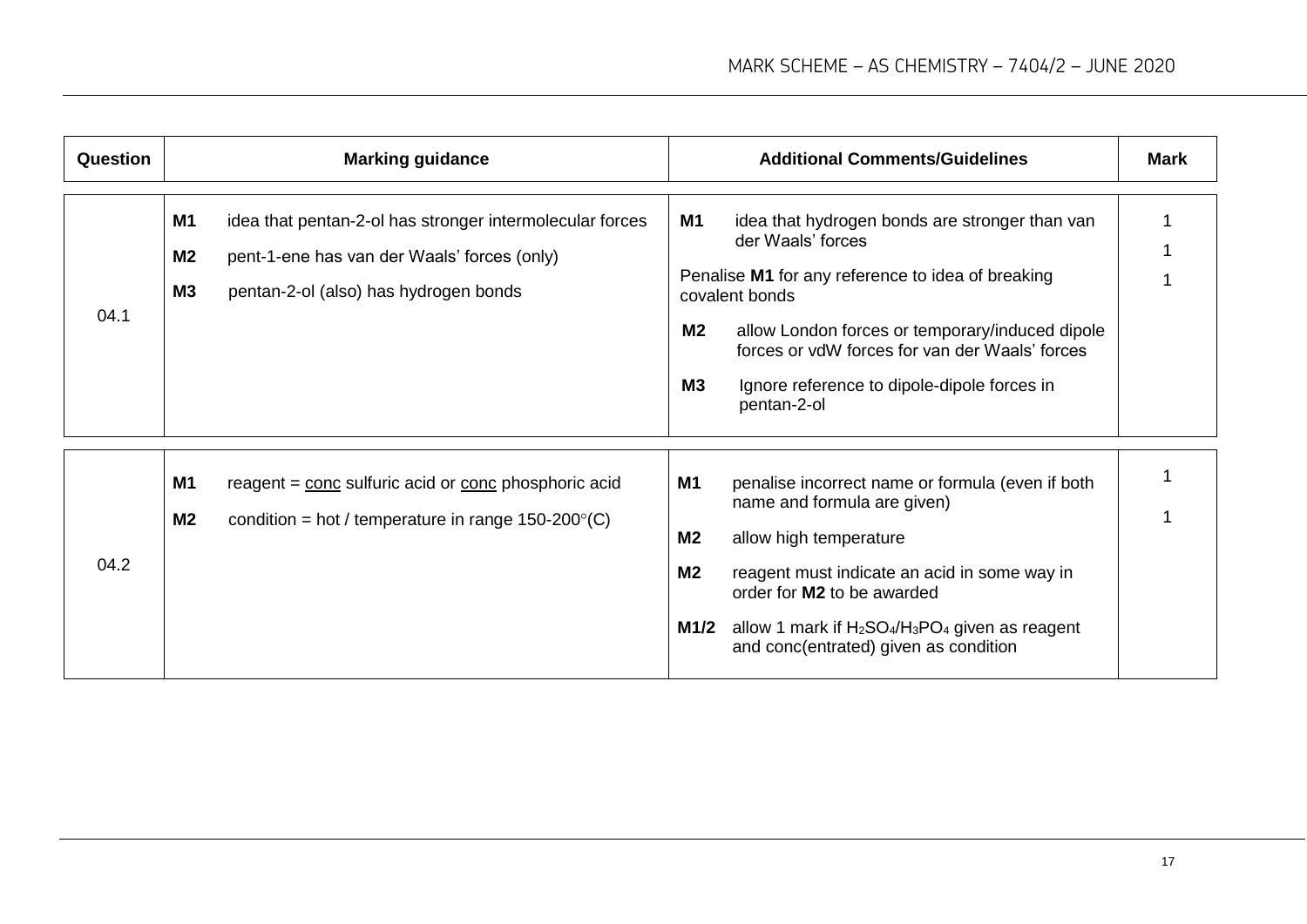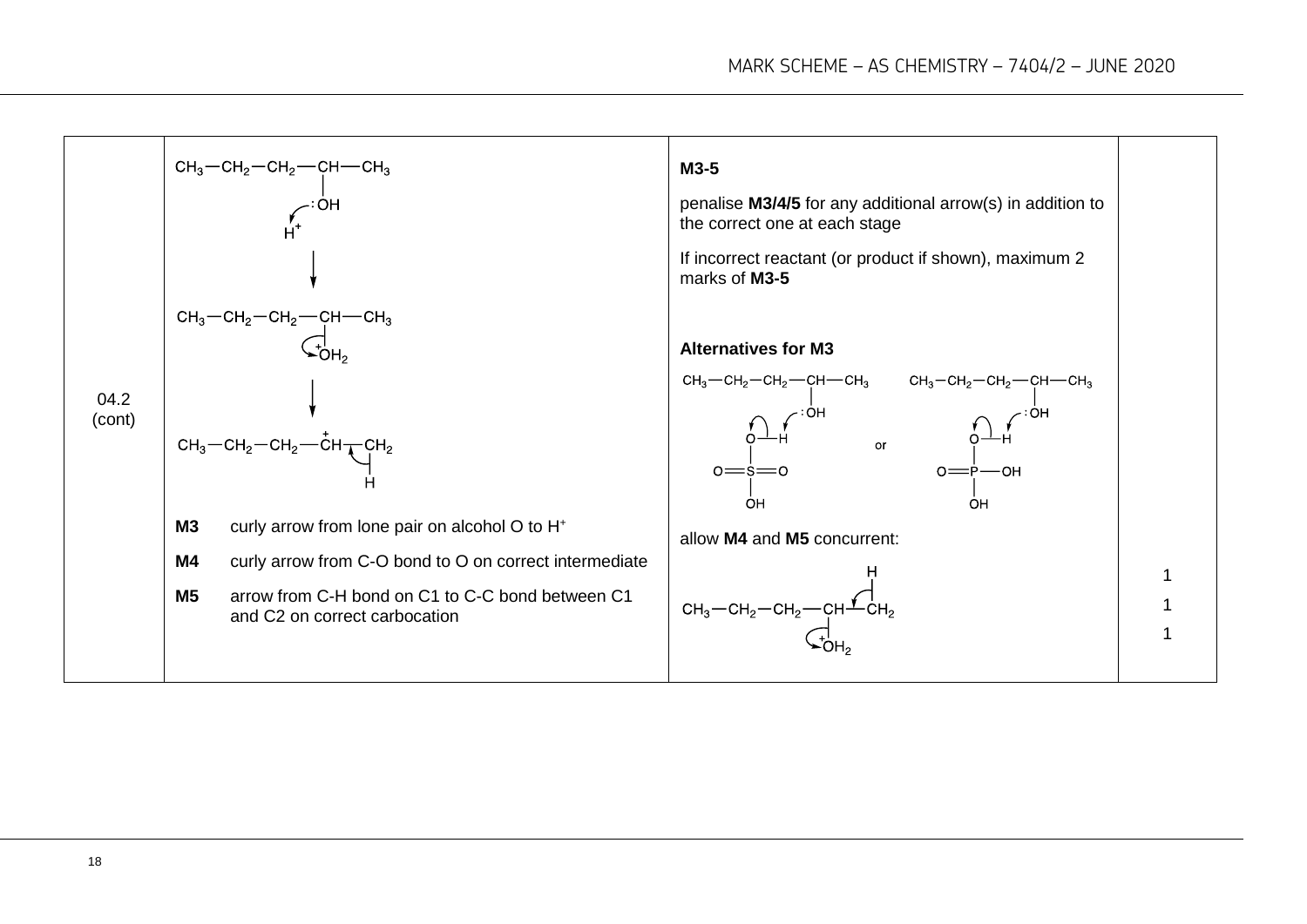| Question | <b>Marking guidance</b>  |                                                                                                                                                                                                                                                                                                                                                                                                                            | <b>Additional Comments/Guidelines</b>                                                                                                                                                                                                                                                | <b>Mark</b> |
|----------|--------------------------|----------------------------------------------------------------------------------------------------------------------------------------------------------------------------------------------------------------------------------------------------------------------------------------------------------------------------------------------------------------------------------------------------------------------------|--------------------------------------------------------------------------------------------------------------------------------------------------------------------------------------------------------------------------------------------------------------------------------------|-------------|
|          |                          | This question is marked using levels of response.<br>Refer to the Mark Scheme Instructions for Examiners for guidance<br>on how to mark this question.                                                                                                                                                                                                                                                                     | Indicative chemistry<br>Stage 1<br>Difference between structural & stereoisomers                                                                                                                                                                                                     | 6           |
|          | Level 3<br>$(5-6$ marks) | All stages are covered and each stage is generally<br>correct and virtually complete.<br>(6 v 5) Answer is well structured, with no repetition or<br>irrelevant points, and covers all aspects of the question.<br>Accurate and clear expression of ideas with no errors in<br>use of technical terms.                                                                                                                     | 1a structural isomers = molecules with same<br>molecular formula but different structure<br>1b stereoisomers = molecules with same<br>structural formula but different<br>arrangement of atoms in space                                                                              |             |
| 05       | Level 2<br>$(3-4 marks)$ | All stages are covered but stage(s) may be<br>incomplete or may contain inaccuracies OR<br>two stages are covered and are generally correct and<br>virtually complete<br>(4 v 3) Answer has some structure and covers most<br>aspects of the question. Ideas are expressed with<br>reasonable clarity with, perhaps, some repetition or some<br>irrelevant points. If any, only minor errors in use of<br>technical terms. | <b>Stage 2</b><br><b>Stereoisomers</b><br>2a lack of rotation around $C=C$<br>2b structures of $E$ - and $Z$ -but-2-ene<br>2c correct identity of $E$ and $Z$ isomers<br>Stage 3<br><b>Structural isomers</b><br>3a different C chain, e.g. methylpropene &<br>but-1-ene / but-2-ene |             |
|          | Level 1<br>$(1-2 marks)$ | Two stages are covered but stage(s) may be<br>incomplete or may contain inaccuracies OR<br>only one stage is covered but is generally correct<br>and virtually complete<br>(2 v 1) Answer includes statements which are presented<br>in a logical order and/or linked.                                                                                                                                                     | 3b different position of functional group e.g.<br>but-1-ene & but-2-ene<br>3c different functional group, e.g.<br>cyclobutane & but-1-ene / but-2-ene /<br>methylpropene                                                                                                             |             |
|          | 0 marks                  | Insufficient correct chemistry to warrant a mark.                                                                                                                                                                                                                                                                                                                                                                          |                                                                                                                                                                                                                                                                                      |             |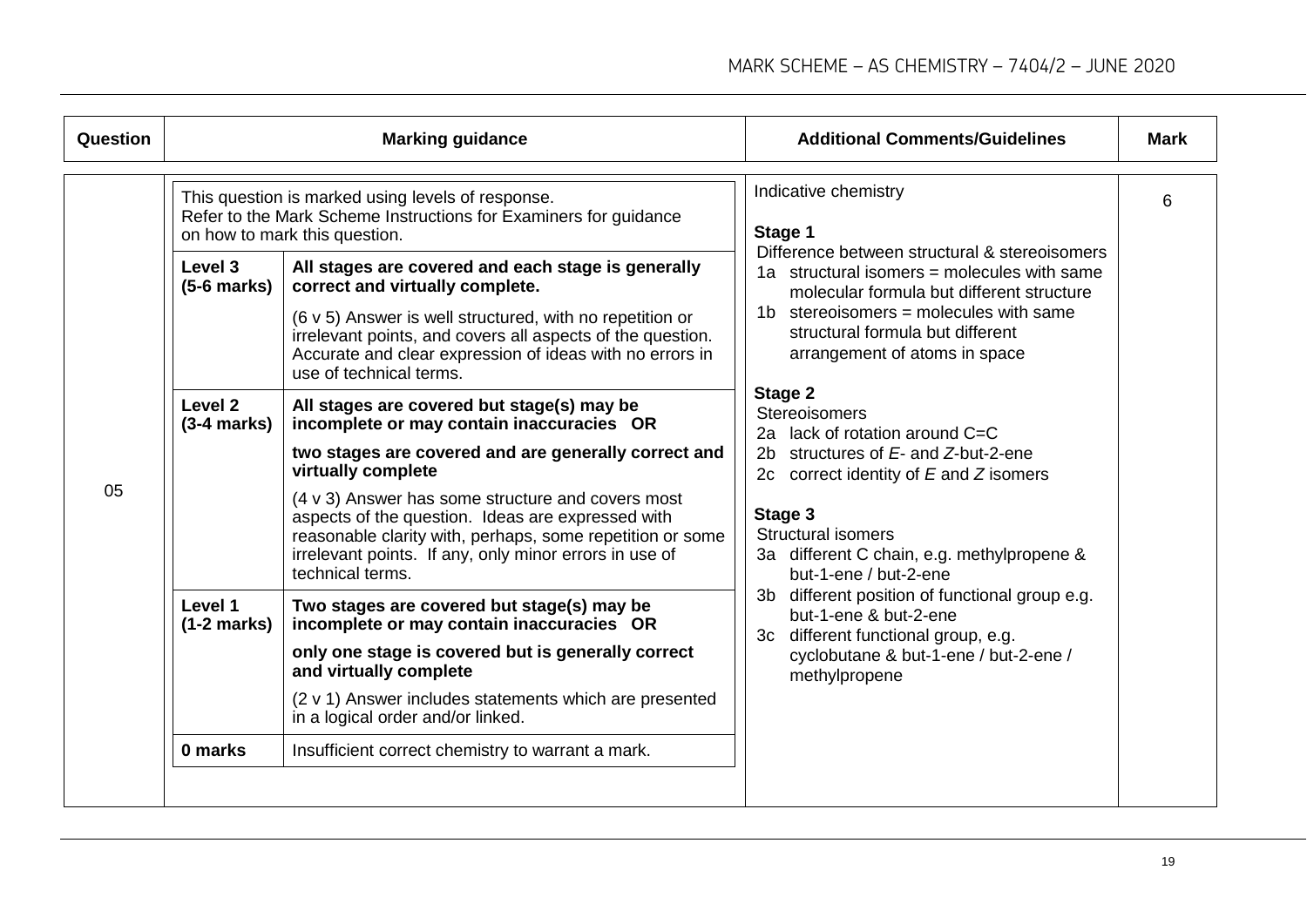| Question | <b>Marking guidance</b>                                                                                                                               |   | <b>Additional Comments/Guidelines</b>                                                                                                                                                                                                           | Mark |
|----------|-------------------------------------------------------------------------------------------------------------------------------------------------------|---|-------------------------------------------------------------------------------------------------------------------------------------------------------------------------------------------------------------------------------------------------|------|
| 06.1     | <b>M1</b><br>structure of chloroethene<br>M <sub>2</sub><br>structure of PVC<br>M3<br>correct use of n on both sides of equation<br>Cl<br>$n \dot{c}$ | n | Allow any correct structural representations of<br>monomer and polymer<br>M2 allow correct repeating unit, but penalise<br>incorrect use of bracket in M3<br>M <sub>2</sub> and M <sub>3</sub> could score as ECF from incorrect M <sub>1</sub> |      |
| 06.2     | <b>M1</b><br>no reaction / yellow-orange<br>M <sub>2</sub><br>polymer is saturated / does not contain double bond(s)                                  |   | <b>M1</b> ignore brown; ignore red; ignore 'nothing';<br>ignore 'no observation'                                                                                                                                                                |      |
| 06.3     | $C_{24}H_{38}O_4$<br>M1<br>M <sub>2</sub><br>makes it more flexible                                                                                   |   | <b>M2</b> allow make less brittle; ignore making more<br>elastic                                                                                                                                                                                |      |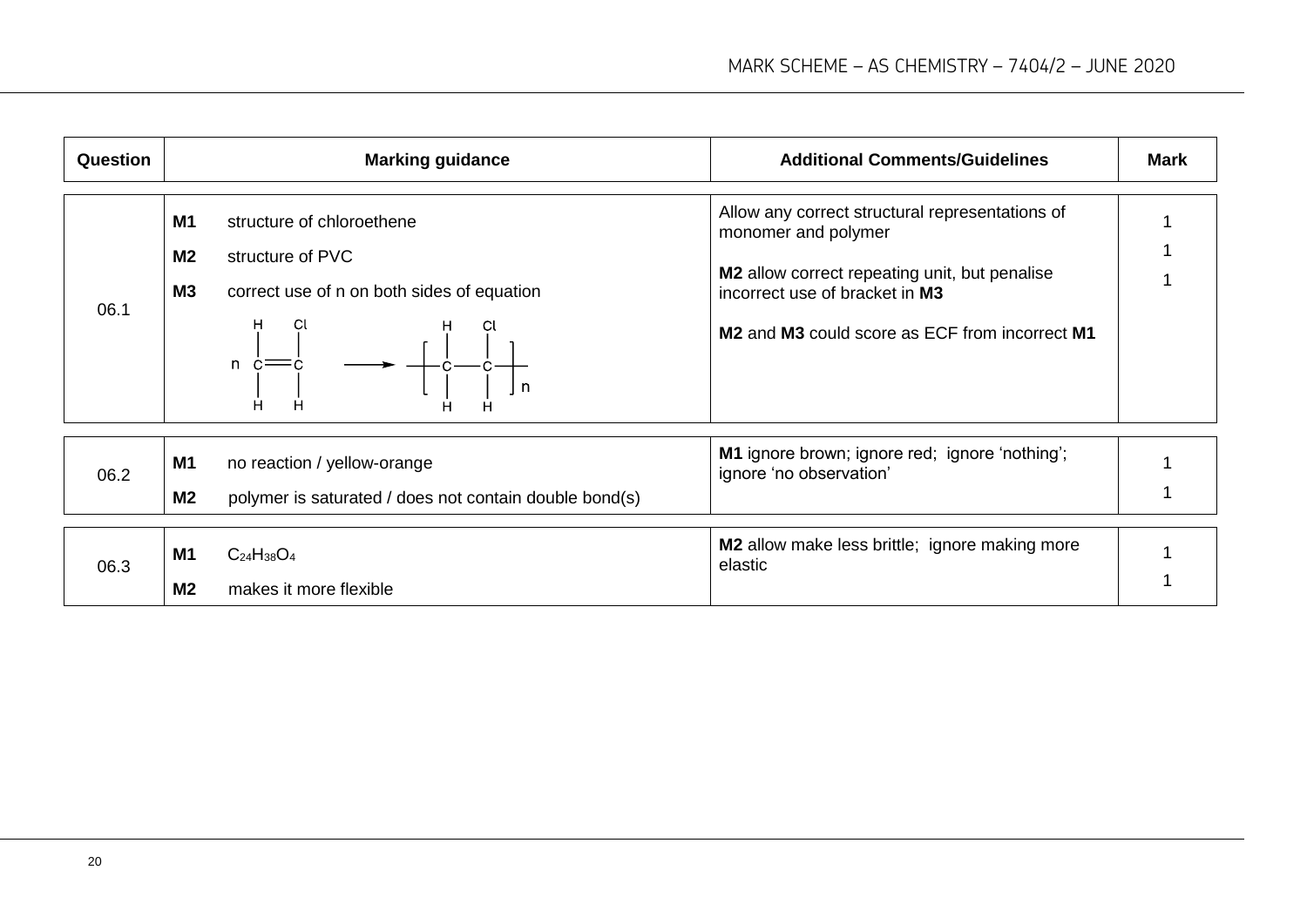| Question | <b>Marking guidance</b>                                                                                             | <b>Additional Comments/Guidelines</b>                                                                                                                                                                                               | <b>Mark</b> |
|----------|---------------------------------------------------------------------------------------------------------------------|-------------------------------------------------------------------------------------------------------------------------------------------------------------------------------------------------------------------------------------|-------------|
| 07.1     | HO.<br>HO                                                                                                           | Any correct skeletal representation, but alcohol H's<br>should be shown and C atoms should not be<br>shown<br>OH<br>HO                                                                                                              |             |
| 07.2     | M1<br>acidified potassium dichromate(VI) or<br>sulfuric acid & potassium dichromate(VI)<br>reflux<br>M <sub>2</sub> | M1<br>$H_2SO_4$ and $K_2Cr_2O_7$ or H <sup>+</sup> and $K_2Cr_2O_7$<br>do not need (VI), but if oxidation state given<br>it must be correct<br>allow other strong acids<br><b>M2</b><br>need an attempt at an oxidising agent in M1 |             |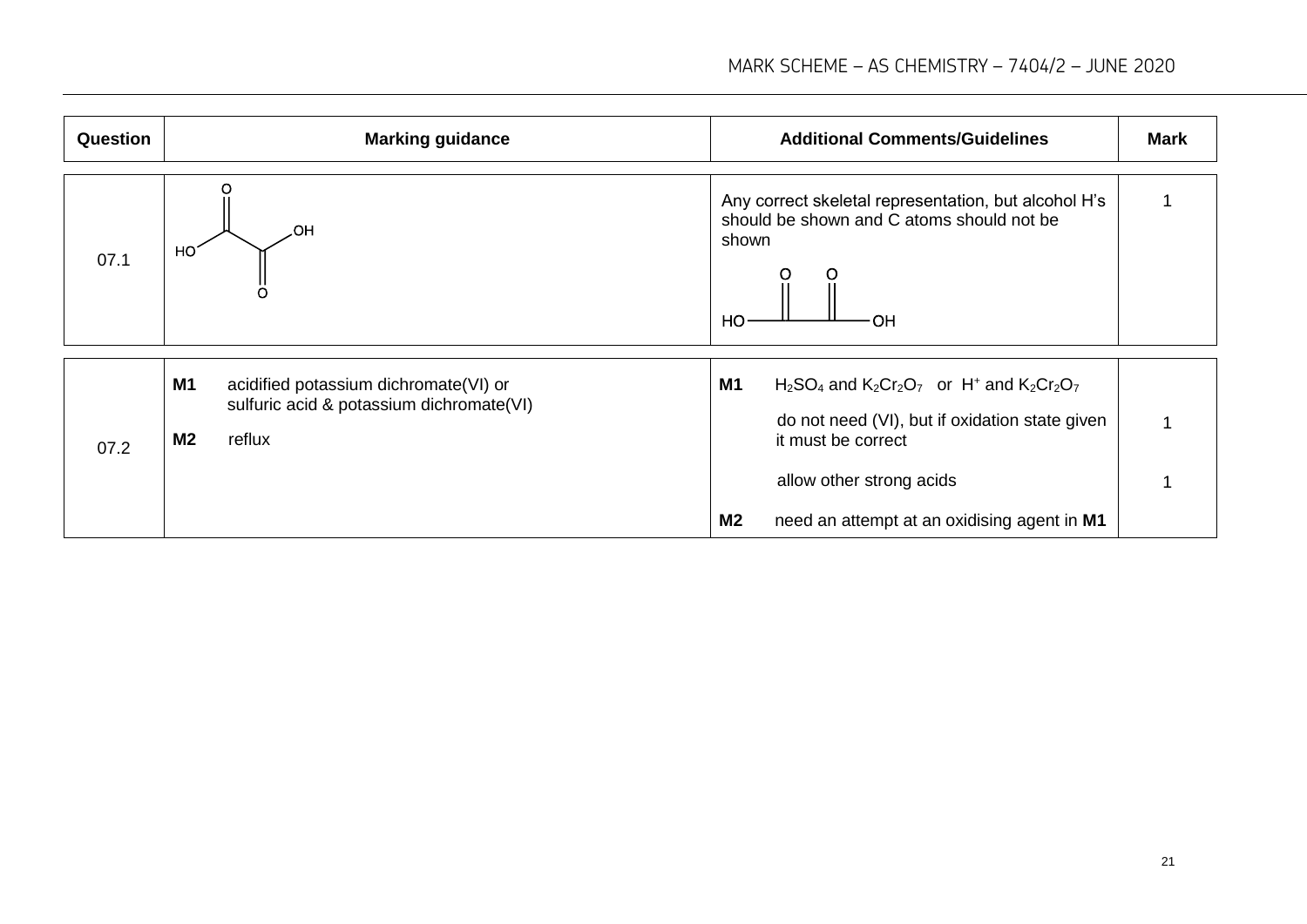| Question |                | <b>Marking guidance</b>                                                                                                                                                       | <b>Additional Comments/Guidelines</b>                                                                                                             | <b>Mark</b> |
|----------|----------------|-------------------------------------------------------------------------------------------------------------------------------------------------------------------------------|---------------------------------------------------------------------------------------------------------------------------------------------------|-------------|
|          | <b>M1</b>      | amount of H <sub>2</sub> C <sub>2</sub> O <sub>4</sub> = 0.400 $x \frac{10}{1000}$ = 0.004 mol                                                                                |                                                                                                                                                   |             |
|          |                | <b>NaOH</b> in excess                                                                                                                                                         | NaOH in excess: allow ECF from M1/2 to M3 as                                                                                                      |             |
|          | M <sub>2</sub> | amount of NaOH = $0.200 x \frac{50}{1000} = 0.010$ mol                                                                                                                        | long as the amounts do have NaOH in excess                                                                                                        |             |
| 07.3     | <b>M3</b>      | amount of NaOH needed for reaction $= 0.008$ mol or<br>amount of left over NaOH needed for reaction $= 0.002$ mol or<br>0.005 mol of $H_2C_2O_4$ needed for all NaOH to react | <b>M3</b> Allow any reasoned justification using moles to<br>show that NaOH is in excess (it must take into<br>account the 2:1 ratio in some way) |             |
|          | Yield          |                                                                                                                                                                               | <b>Yield:</b> allow ECF from <b>M1</b> to <b>M4</b> , and from <b>M4</b> to<br>M5                                                                 |             |
|          | M4             | amount of $Na2C2O4$ formed = 0.004 mol                                                                                                                                        | 536 mg scores <b>M1,4,5</b>                                                                                                                       |             |
|          | M <sub>5</sub> | mass of Na <sub>2</sub> C <sub>2</sub> O <sub>4</sub> = 134.0 x 0.004 = 0.536 g = 536 mg                                                                                      | $0.536$ g scores M1,4                                                                                                                             |             |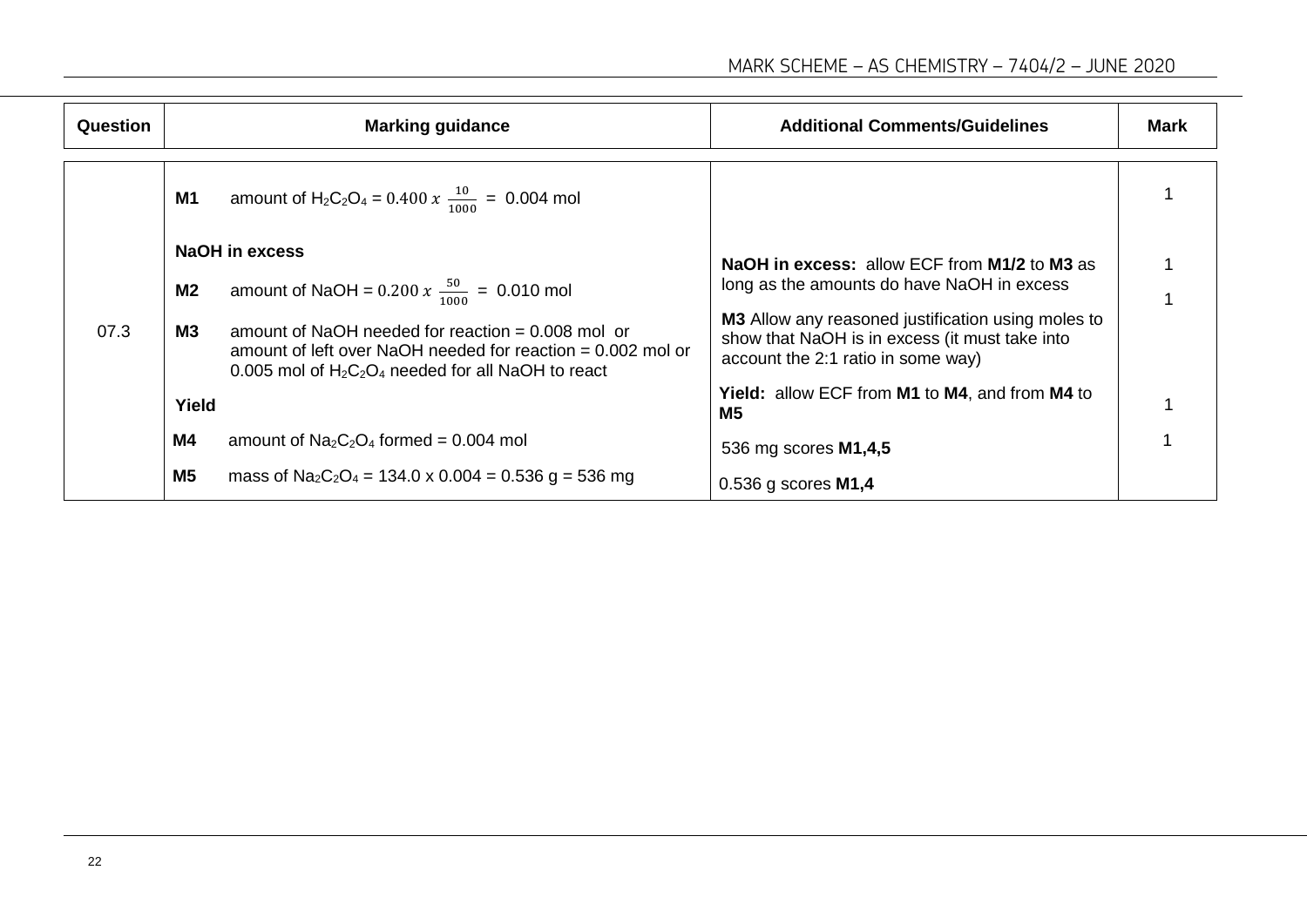#### MARK SCHEME – AS CHEMISTRY – 7404/2 – JUNE 2020

| Question |                | <b>Marking guidance</b>                | <b>Additional Comments/Guidelines</b>           | <b>Mark</b> |
|----------|----------------|----------------------------------------|-------------------------------------------------|-------------|
| 08.1     | <b>M1</b>      | $[CO]2 [H2]4$<br>$[C_2H_5OH]$ $[H_2O]$ | M2 allow for units that are consequential on M1 |             |
|          | M <sub>2</sub> | mol <sup>4</sup> dm <sup>-12</sup>     |                                                 |             |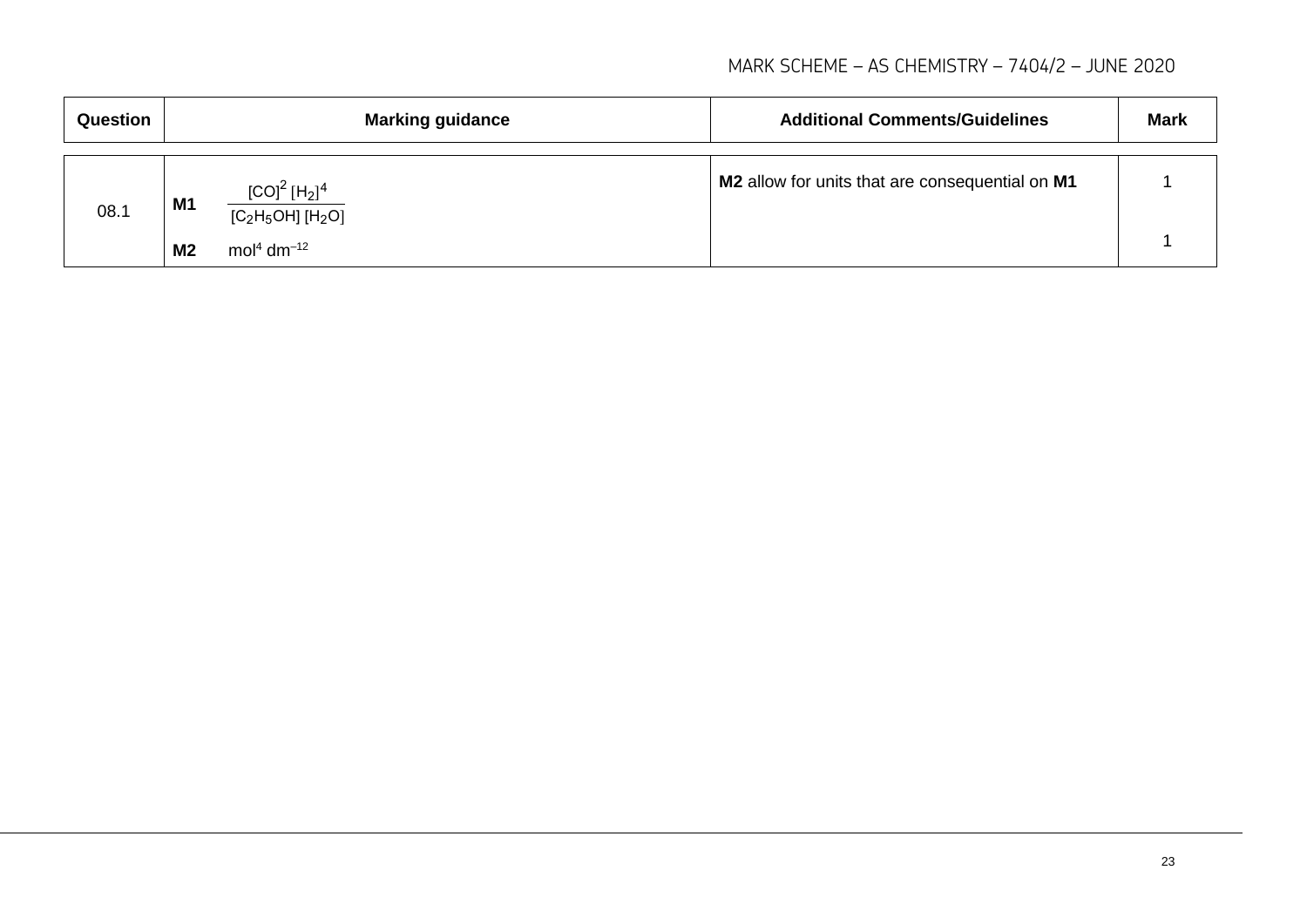|      | M <sub>1</sub>              | clear attempt made to divide moles by volume to find<br>concentrations<br>$50.110$ <sub>1</sub> 2 $50.220$ <sub>1</sub> 4<br>$\frac{1}{0.750}$<br>$L_{0.750}$ |                      | 7.66 x $10^{-3}$ scores <b>M1,2,3</b><br>7.66 x $10^{-15}$ scores M1,3                                                                                                                                                                               |  |
|------|-----------------------------|---------------------------------------------------------------------------------------------------------------------------------------------------------------|----------------------|------------------------------------------------------------------------------------------------------------------------------------------------------------------------------------------------------------------------------------------------------|--|
|      | <b>M2</b><br>M <sub>3</sub> | $\frac{[0.075]}{[0.750]}$ $\frac{[0.156]}{0.750]}$<br>$7.66 \times 10^{-3}$                                                                                   | M1<br>M <sub>2</sub> | can use 0.750 or 750 (or 75, 7.5, 0.075,<br>0.0075, etc.<br>$\frac{(0.147)^2 (0.293)^4}{(0.100) (0.208)}$ or $\frac{(0.0215) (0.00740)}{(0.100) (0.208)}$<br>for M2 volume used must be 0.750 or 750 (if<br>use V at this stage, then must be one of |  |
| 08.2 |                             |                                                                                                                                                               | M3<br>M <sub>2</sub> | these values of V used later on)<br>ignore units<br>If moles are used in place of concentration<br>penalise M1, but M2 and M3 could score for ECF<br>$\frac{(0.110)^2 (0.220)^4}{5}$ M3 = 2.42 x 10 <sup>-3</sup>                                    |  |
|      |                             |                                                                                                                                                               |                      | (0.075)(0.156)<br>Allow ECF if incorrect expression for $K_c$ is used                                                                                                                                                                                |  |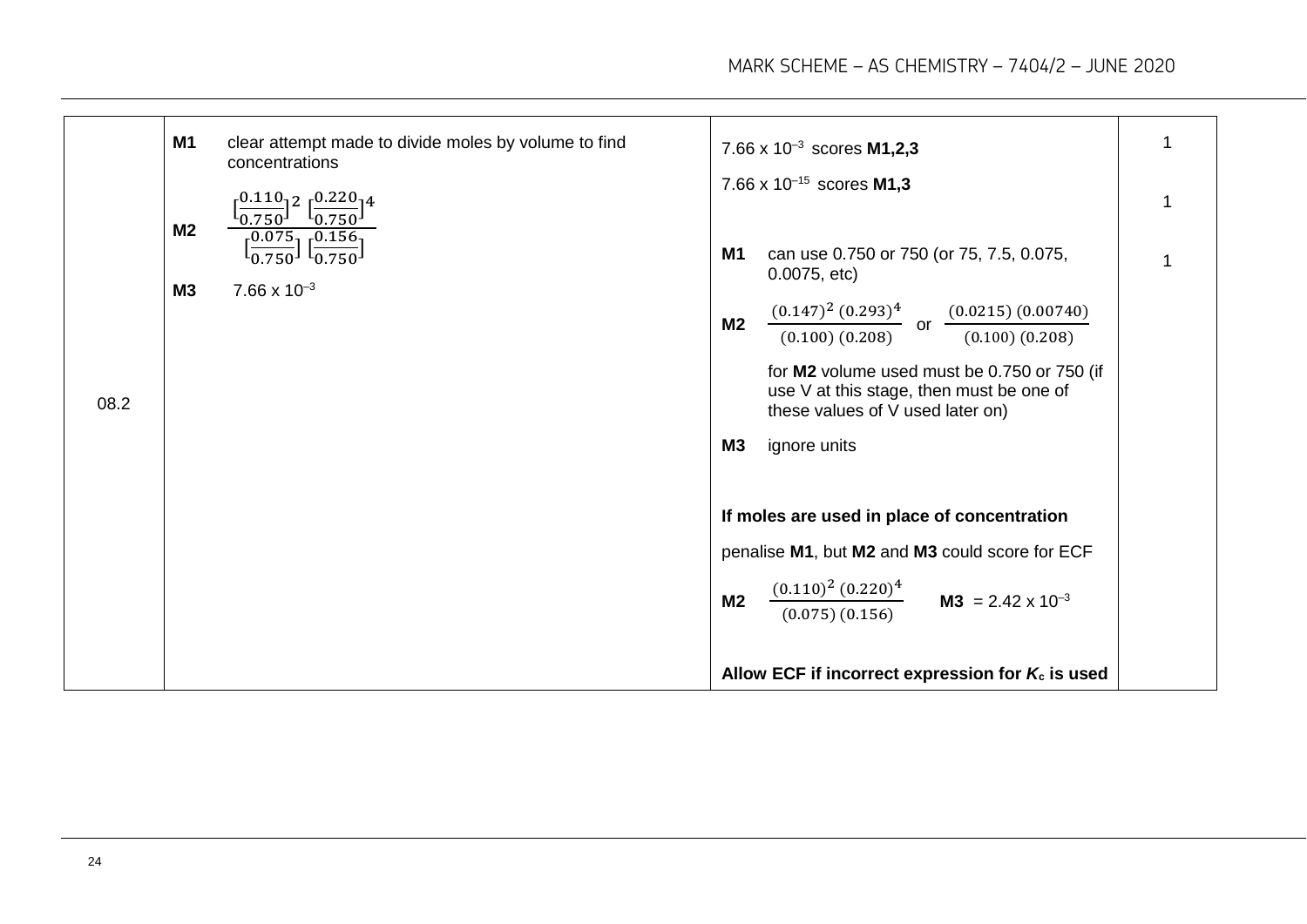|      | M1             | yield would decrease                                                                           |                | mark each point independently                                                              |  |
|------|----------------|------------------------------------------------------------------------------------------------|----------------|--------------------------------------------------------------------------------------------|--|
|      | M <sub>2</sub> | equilibrium (position) moves left / shifts left / in direction of<br>reverse reaction          | M2             | need both parts; ignore favours reverse<br>reaction for the first part                     |  |
| 08.3 |                | to oppose increase in pressure / to reduce pressure                                            | M <sub>3</sub> | 2 moles/molecules (of gas) on left hand side<br>v 6 moles/molecules (of gas) on right hand |  |
|      | M <sub>3</sub> | fewer moles/molecules of gas on left hand side / fewer<br>moles/molecules of gaseous reactants |                | side                                                                                       |  |
|      | M4             | no effect on $K_c$                                                                             |                |                                                                                            |  |